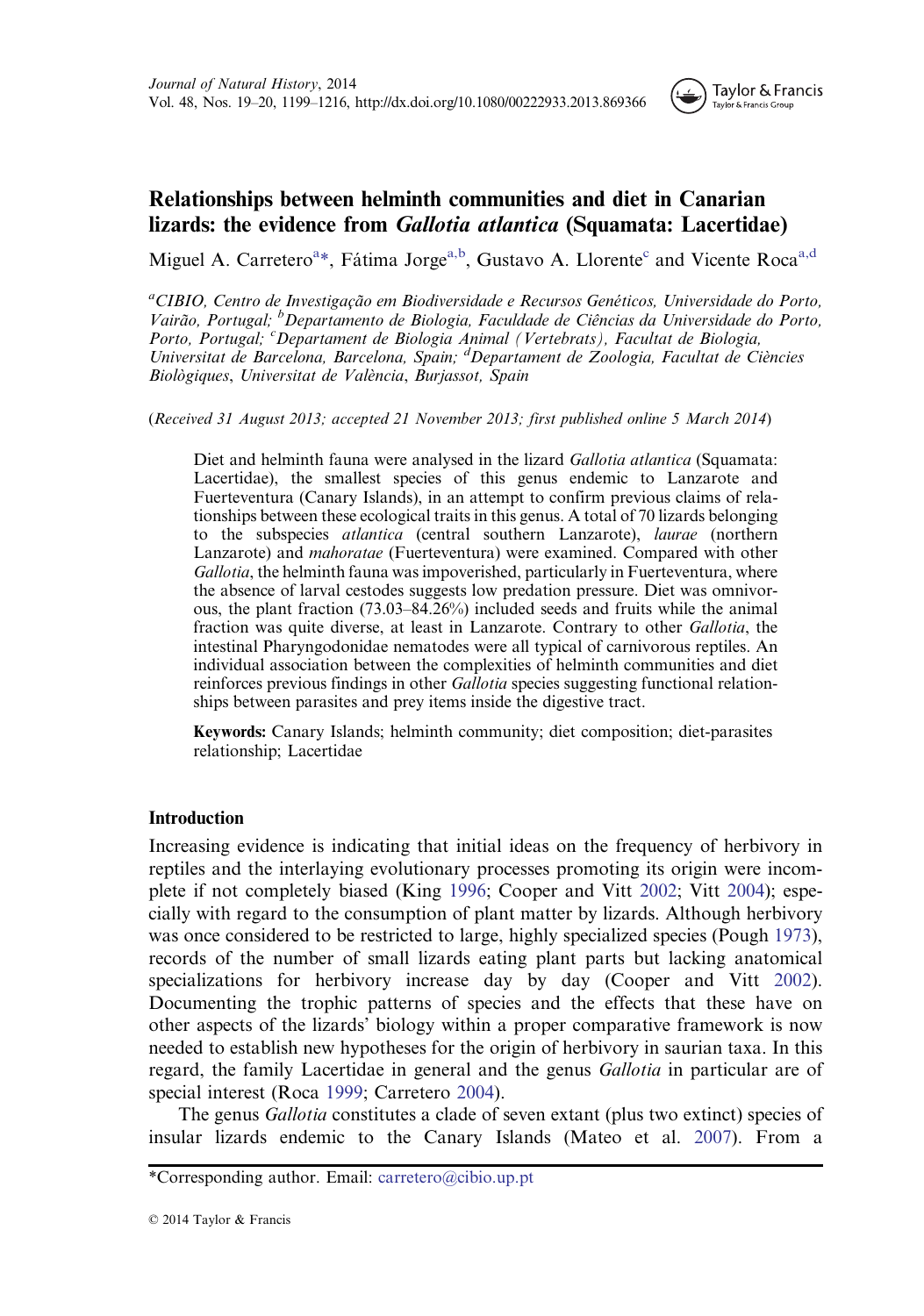phylogenetic point of view, it represents an old, separate radiation evolving independently from other members of the family Lacertidae except from the continental genus Psammodromus, which is not closely related (Arnold et al. [2007\)](#page-14-0). Gallotia lizards display many original anatomical and ecological features not found in other lacertids, including extremely large body sizes and the consumption of an abundant proportion of plant matter (Mateo et al. [2007\)](#page-15-0).

Moreover, *Gallotia* lizards harbour in their intestines the richest helminth fauna reported for lacertids (Roca [1999](#page-16-0)). Previous studies performed on several species from central and western islands support relationships between their diet and helminth parasites (Martin et al. [2005;](#page-15-0) Roca et al. [2005;](#page-16-0) Carretero et al. [2006\)](#page-14-0). However, the comparative data set is still incomplete. Namely, no equivalent studies are available for *Gallotia atlantica* (Peters and Doria 1882), for which only general diet descriptions (Valido and Nogales [2003\)](#page-16-0) and isolated reports of parasites (Astasio-Arbiza et al. [1987;](#page-14-0) Roca [2003](#page-16-0); Abreu-Acosta et al. [2006](#page-13-0)) are available. This lizard species inhabits the eastern islands of the archipelago, Lanzarote and Fuerteventura. From a phylogenetic point of view, it is not directly related to other Gallotia spp., neither is it the sister taxon of all remaining species as its distribution on the oldest islands of the archipelago would suggest (Cox et al. [2010](#page-14-0)). Of the three currently accepted subspecies of G. atlantica inhabiting the main islands, there is strong genetic support for the distinction between the populations from Fuerteventura (G. a. mahoratae) and those from Lanzarote (Maca-Meyer et al. [2003](#page-15-0); Mateo et al. [2007;](#page-15-0) Cox et al. [2010\)](#page-14-0). However, the status of the subspecies G. a. laurae from northern Lanzarote as compared to the nominal subspecies occupying the remaining parts of the island has been a matter of debate (López-Jurado [1991;](#page-15-0) Mateo et al. [2007;](#page-15-0) Bloor et al. [2008](#page-14-0)) because of the lower genetic divergence (González et al. [1996;](#page-15-0) Maca-Meyer et al. [2003](#page-15-0)). Furthermore, palaeogeological reconstructions suggest that Lanzarote and Fuerteventura were closer together, if not connected, during glaciations (Villalba [1998](#page-17-0)), allowing interchanges between lizard (and therefore parasite) populations.

Finally, from an ecological point of view, because of the old age of both islands, there has been erosion of the main relief, and both islands now differ from the rest of the archipelago in being unable to retain the humidity carried by the dominant trade winds (Juan et al. [2000](#page-15-0)) and, hence, have arid conditions, which are especially harsh in Fuerteventura.

This original scenario in terms of evolution, biogeography and ecology poses special constraints for the development of herbivory and the formation of parasite communities. From the point of view of feeding habits, lacertids living on islands show a trend towards herbivory compared with their relatives on the mainland (Van Damme [1999\)](#page-17-0). Where evolution has occurred for long periods under insular conditions, as in the case of Gallotia lizards, true specializations involving anatomy and behaviour have arisen (Carretero et al. [2001](#page-14-0); Olesen and Valido [2003;](#page-16-0) Carretero [2004;](#page-14-0) Herrel et al. [2004\)](#page-15-0). With respect to intestinal parasites, it has been suggested (Roca [1999](#page-16-0)) that the monoxenous life cycle typical of Pharyngodonidae nematodes favours the infection of herbivorous reptile hosts because they have more opportunities to accidentally eat eggs deposited in plants through faecal pellets. Also, the increase of plant matter consumed provides a suitable environment for the development of a more rich and abundant helminth fauna (Petter and Quentin [1976](#page-16-0); Roca [1999;](#page-16-0) Roca et al. [2005](#page-16-0); Carretero et al. [2006](#page-14-0)). In fact, previous studies of host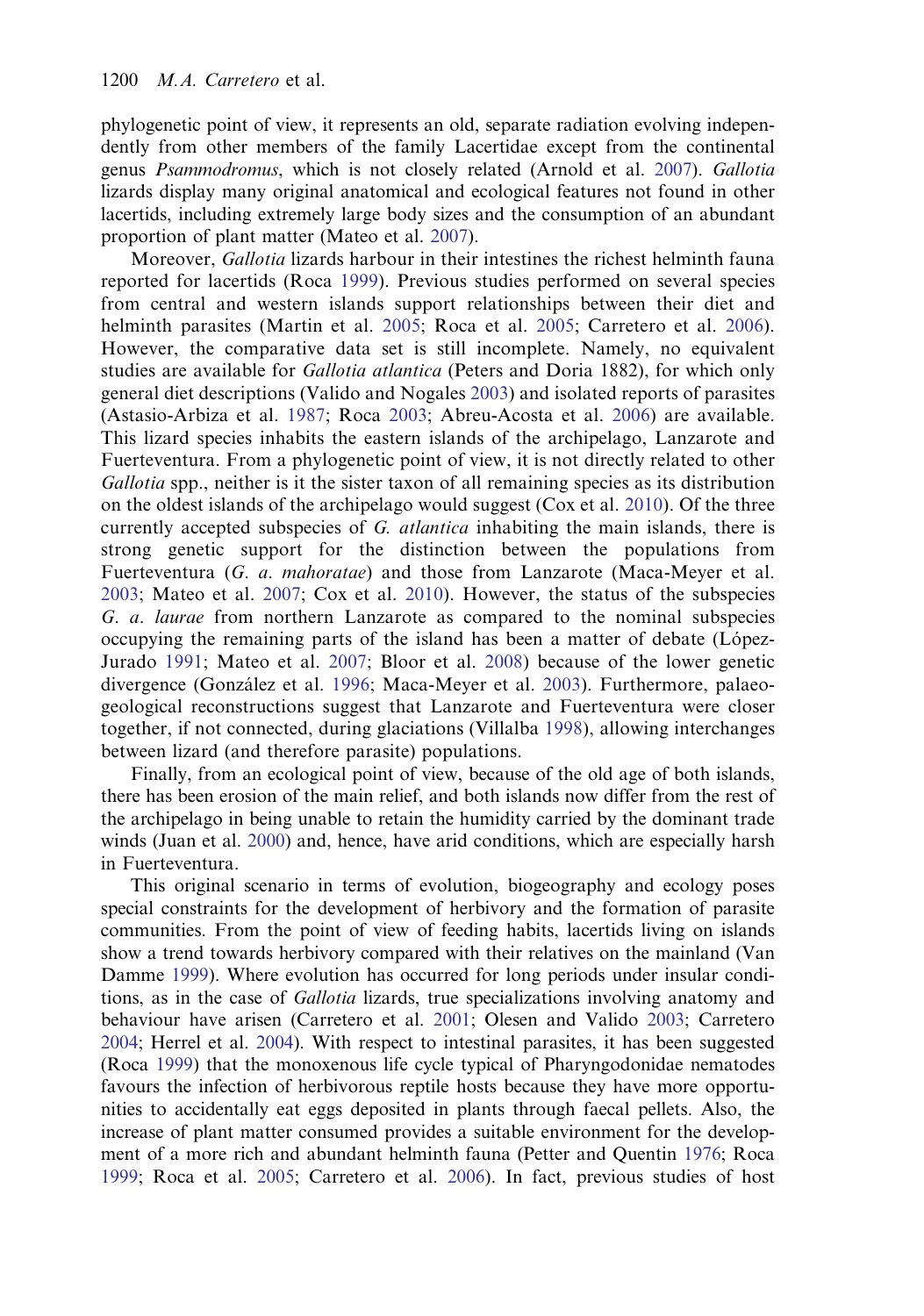<span id="page-2-0"></span>diet–parasite relationships (Martin et al. [2005;](#page-15-0) Roca et al. [2005](#page-16-0); Carretero et al. [2006](#page-14-0)) have demonstrated that some *Gallotia* species not only harbour rich helminth infracommunities but also that the complexities of parasite communities and diet (and especially the plant fraction) are associated.

Hence, the objective of this study was to investigate the relationships between helminth and diet parameters within G. atlantica across the species range. More specifically, this study aimed: (1) to determine the patterns of helminth community richness and diversity; (2) to characterize the patterns of dominance and diversity in the diet; (3) to evaluate the degree of variation of parasite infestation and diet between subspecies, sexes and size classes; and, finally, (4) to determine whether relationships between helminths and diet exist. Regarding this last point, our hypothesis is that, as G. atlantica belongs to an ancient insular lineage but attains the smallest size within the genus, it should harbour simpler herbivorous helminth faunas than other Gallotia spp. but still richer than those of continental lacertids. Such parasite diversity would arise from present or past functional relationships with the consumption of plant matter.

# Material and methods

Specimens of the subspecies G. a. atlantica, G. a. laurae and G. a. mahoratae collected in pitfall traps and deposited at the collections of the Department of Animal Biology (Vertebrates) of the University of Barcelona, Spain (DZV) and CIBIO, University of Porto (DB) were analysed. Specimens had been previously collected from Lanzarote (G. a. atlantica, Nazaret and Yaiza DZV-LZ54-73 and DBZ-LZ11-134; G. a. laurae, Orzola DZV-LZ-75-88) and Fuerteventura (G. a. mahoratae Tefia, La Oliva, Lazares DB1242-1398) from representative localities (Figure 1). Both islands belong to the Canarian Archipelago, located off the northwest coast of Africa, at 27°37′–29°24′ N,



Figure 1. Location of the islands and sampling sites where the different subspecies were collected.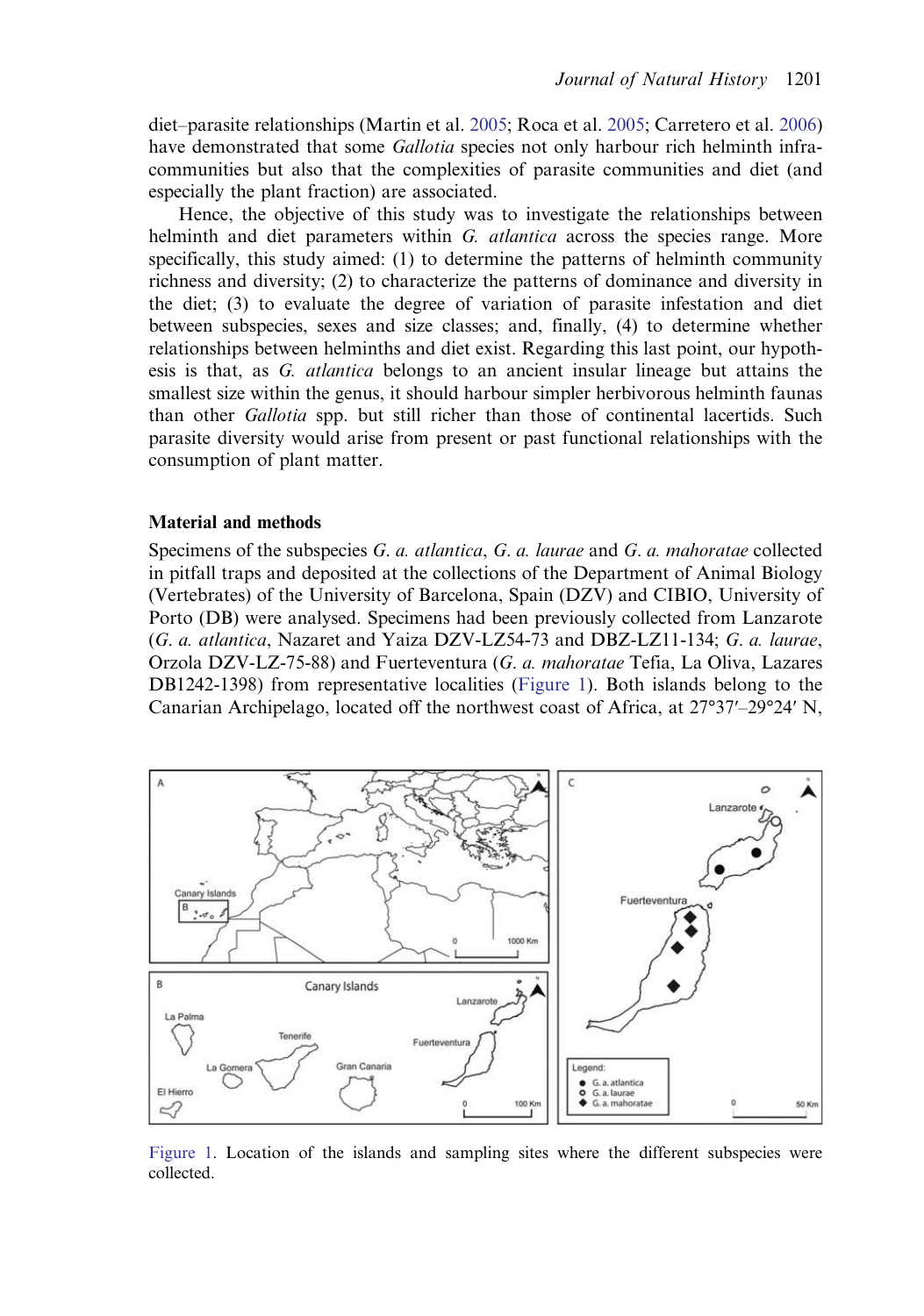13°37′–8°10′ W. These are volcanic islands, with an eastern peripheral position in the archipelago ([Figure 1\)](#page-2-0). Lanzarote has a surface of 846  $km^2$  and attains a maximum elevation of 670 m above sea level, while Fuerteventura covers 1665  $km^2$  and attains 807 m above sea level (Fernández-Palacios and Martín [2001](#page-14-0)). The typical habitat occupied by the mentioned subspecies of G. atlantica consists of xerophytic areas dominated by volcanic rocks and scattered bushes. Gallotia a. atlantica is distributed throughout most of Lanzarote whereas  $G$ .  $a$ . laurae is restricted to a small area in the north of this island. *Gallotia a. mahoratae* inhabits the whole Fuerteventura island (López-Jurado [1991](#page-15-0); García-Márquez and Mateo [2002\)](#page-14-0).

For a total of 70 lizards, 30 G. a. atlantica (16 adult males, six adult females and eight immatures), 13 G. a. laurae (four adult males, five adult females, four immatures) and 27 G. a. mahoratae (18 adult males, six adult females and three immatures) a parallel analysis of diet and intestinal parasites was conducted. The snout–vent length of the vouchers was measured with a digital calliper to the nearest 0.01 mm. Lizards were divided into three sex/size classes, adult male, adult female and immature on the basis of their body lengths (Carretero and Llorente [1993\)](#page-14-0), sexual secondary characters (Molina-Borja [2003](#page-15-0)) and gonad inspection (Molina-Borja and Rodríguez-Domínguez [2004\)](#page-15-0). In our sample of adult lizards, both size differences between subspecies and sexual size dimorphism, invariant across them, were detected (two-way analyses of variance subspecies  $F_{2,49} = 15.45$ ,  $p = 0.000006$ ; sex  $F_{1,49} = 5.99, p = 0.02$ ; subspecies \* sex  $F_{2,49} = 0.27, p = 0.76$ ). Namely, males were bigger than females, while size (mean  $\pm$  SE) gradually decreased from G. a. atlantica (males 80.66 ± 2.46 mm; females 73.00 ± 2.11 mm) to G. a. laurae (males 73.50  $\pm$  5.33 mm; females 65.00  $\pm$  1.52 mm) and to G. a. mahoratae (males  $63.95 \pm 1.97$  mm; females  $60.29 \pm 1.92$  mm).

Lizards were dissected and their digestive tracts were removed and opened in Ringer's solution for examination. Digestive contents were analysed under a binocular dissecting microscope. For the diet analysis, the minimum-number criterion was used for prey counting of animal items and seeds (Carretero [2004\)](#page-14-0). Other plant matter was counted as fragments because herbivorous lizards pierce leaf and stem pieces, in the same way as they do with animal prey, rather than chewing them (Herrel et al. [1998\)](#page-15-0). This allowed animal and plant matter to be analysed together. With some exceptions, the Order level was used as the operational taxonomic unit (Sneath and Sokal [1973\)](#page-16-0) for identification (see [Table 1\)](#page-4-0). Although residence time in the gut may differ between operational taxonomic units according to their digestibility (Mackie [2002](#page-15-0)), it is assumed that such bias would be minimal when comparing, as here, the same digestive compartment between subspecies and classes (Carretero and Llorente [2001](#page-14-0)). In parallel, helminths inside the digestive tract were counted, washed in distilled water, fixed, mounted using standard techniques (Roca [1985](#page-16-0)), and identified to species. Despite its invasiveness, this method still provides a more accurate representation of helminth communities than examination of faeces (Jorge et al. [2013](#page-15-0)) and is applicable to common lizard species that do not have threatened conservation status. The parasite vouchers were deposited in the parasitological collection of the Department of Zoology of University of Valencia, Spain, with the species name accompanied by the host code.

The following descriptors were calculated for both diet and helminth infracommunity for the entire sample of each lizard subspecies as well as separated by classes: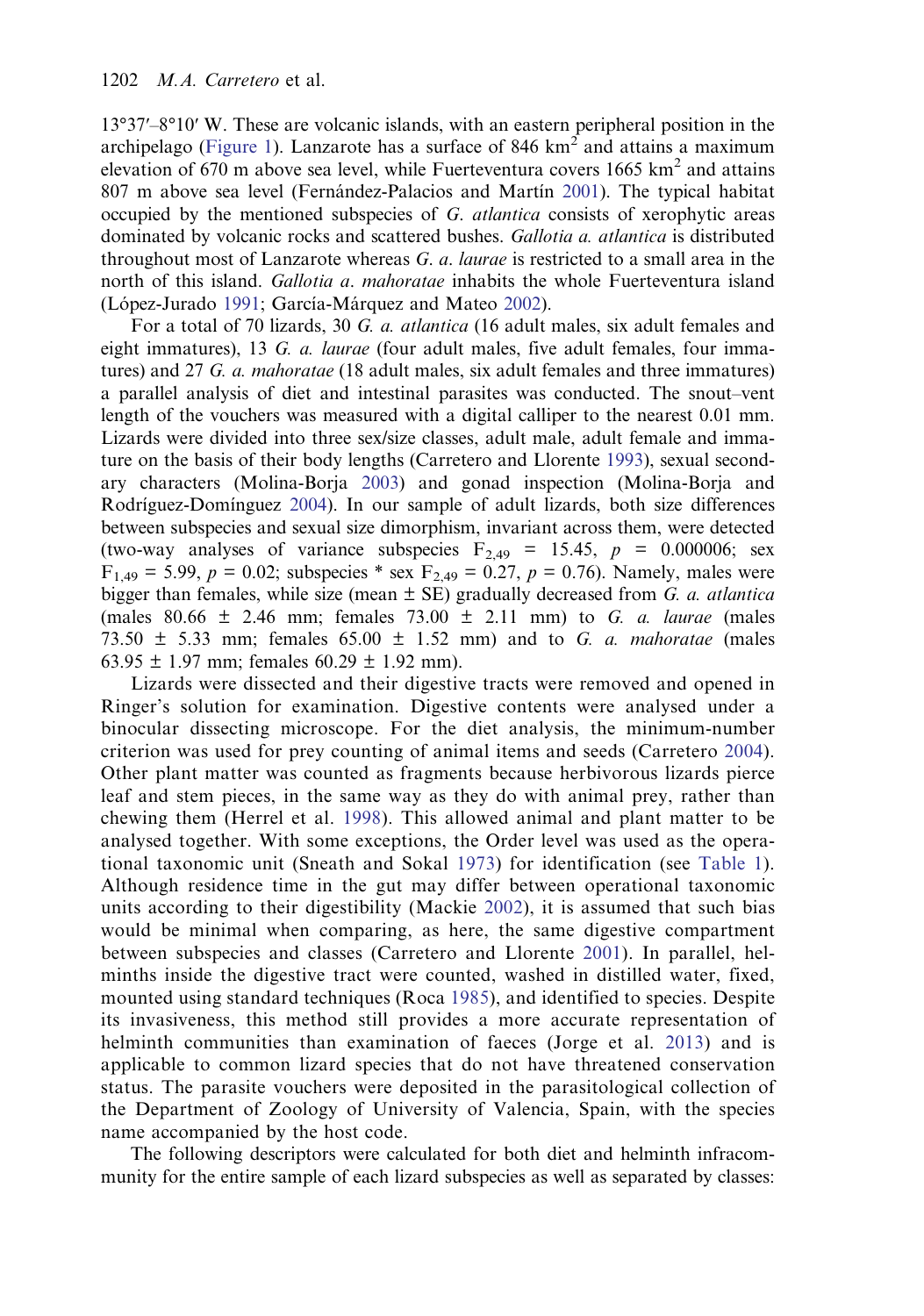<span id="page-4-0"></span>

| tant is produced in the        |                 |                                                                                                                                                                                                                                                                                                                |                                                                                                |                                                                                                                                                                                                                                                                            |                     | stringen and mind string                                                                                                                                                                                                                                                                                |                                                                                                            |                                                                                                                     |                                                          |                                                                |                                                         |                |
|--------------------------------|-----------------|----------------------------------------------------------------------------------------------------------------------------------------------------------------------------------------------------------------------------------------------------------------------------------------------------------------|------------------------------------------------------------------------------------------------|----------------------------------------------------------------------------------------------------------------------------------------------------------------------------------------------------------------------------------------------------------------------------|---------------------|---------------------------------------------------------------------------------------------------------------------------------------------------------------------------------------------------------------------------------------------------------------------------------------------------------|------------------------------------------------------------------------------------------------------------|---------------------------------------------------------------------------------------------------------------------|----------------------------------------------------------|----------------------------------------------------------------|---------------------------------------------------------|----------------|
| Operational taxonomic units    |                 | G. a. atlantica                                                                                                                                                                                                                                                                                                |                                                                                                |                                                                                                                                                                                                                                                                            |                     | G. a. laurae                                                                                                                                                                                                                                                                                            |                                                                                                            |                                                                                                                     |                                                          | G. a. mahoratae                                                |                                                         |                |
|                                | $\geq$          | $\delta \%$                                                                                                                                                                                                                                                                                                    | $N^{\rm o}\!N$                                                                                 | $\Box$                                                                                                                                                                                                                                                                     | $\geq$              | $\sigma^{\vee}_{0/6}$                                                                                                                                                                                                                                                                                   | $N^{\rm o}\!N$                                                                                             | $\Box$                                                                                                              | $\geq$                                                   | $\delta \%$                                                    | $N^{\rm 6}\!N$                                          | $\Xi$          |
| Parasites                      |                 |                                                                                                                                                                                                                                                                                                                |                                                                                                |                                                                                                                                                                                                                                                                            |                     |                                                                                                                                                                                                                                                                                                         |                                                                                                            |                                                                                                                     |                                                          |                                                                |                                                         |                |
| Pseudoparadistomum yaizaensis  |                 |                                                                                                                                                                                                                                                                                                                |                                                                                                |                                                                                                                                                                                                                                                                            |                     |                                                                                                                                                                                                                                                                                                         |                                                                                                            |                                                                                                                     |                                                          |                                                                |                                                         |                |
| Parapharyngodon micipsae       |                 | 10.00<br>3.33<br>36.67<br>46.67<br>46.67<br>6.67                                                                                                                                                                                                                                                               | $12.33$<br>$-3.34$<br>$-62.64$<br>$-1.89$<br>$-1.89$<br>$-2.07$                                | 5.51<br>$0.00$<br>$0.00$<br>$13.22$<br>$77.05$<br>$13.22$<br>$77.05$                                                                                                                                                                                                       |                     | $\frac{15.38}{38.46}$<br>$\frac{46}{15.38}$<br>$\frac{1}{25.38}$<br>$\frac{1}{25.38}$<br>$\frac{1}{25.38}$                                                                                                                                                                                              | $-2.41$<br>$65.06$<br>$-1.81$<br>$6.63$<br>$6.63$                                                          | $-99.69$<br>$-8.69$<br>$-10.00$<br>$-0.03$<br>$-0.38$                                                               | $\circ \circ \circ \frac{1}{4}$ $\circ \circ \circ$      | $-1$ $-1$ $-3$ 3.5 3.7 $ -1$ $ -$ 5.5 3.7 $\frac{3}{2}$ $   -$ | $1 + \frac{56}{74.71}$<br>$74.71$<br>$74.71$<br>$1 - 1$ |                |
| Parapharyngodon echinatus      |                 |                                                                                                                                                                                                                                                                                                                |                                                                                                |                                                                                                                                                                                                                                                                            |                     |                                                                                                                                                                                                                                                                                                         |                                                                                                            |                                                                                                                     |                                                          |                                                                |                                                         |                |
| Parapharyngodon bulbosus       |                 |                                                                                                                                                                                                                                                                                                                |                                                                                                |                                                                                                                                                                                                                                                                            |                     |                                                                                                                                                                                                                                                                                                         |                                                                                                            |                                                                                                                     |                                                          |                                                                |                                                         |                |
| Spauligodon atlanticus         |                 |                                                                                                                                                                                                                                                                                                                |                                                                                                |                                                                                                                                                                                                                                                                            | 480000000000        |                                                                                                                                                                                                                                                                                                         |                                                                                                            |                                                                                                                     |                                                          |                                                                |                                                         |                |
| Skrjabinelazia sp.             |                 |                                                                                                                                                                                                                                                                                                                |                                                                                                |                                                                                                                                                                                                                                                                            |                     |                                                                                                                                                                                                                                                                                                         |                                                                                                            |                                                                                                                     |                                                          |                                                                |                                                         |                |
| Mesocestoides sp.              |                 |                                                                                                                                                                                                                                                                                                                |                                                                                                |                                                                                                                                                                                                                                                                            |                     |                                                                                                                                                                                                                                                                                                         |                                                                                                            |                                                                                                                     |                                                          |                                                                |                                                         |                |
| Dipylidium sp.                 |                 |                                                                                                                                                                                                                                                                                                                |                                                                                                |                                                                                                                                                                                                                                                                            |                     |                                                                                                                                                                                                                                                                                                         |                                                                                                            |                                                                                                                     |                                                          |                                                                |                                                         |                |
| Diplopylidium acanthotetra     | $\frac{2}{9}$   |                                                                                                                                                                                                                                                                                                                |                                                                                                |                                                                                                                                                                                                                                                                            |                     |                                                                                                                                                                                                                                                                                                         |                                                                                                            |                                                                                                                     |                                                          |                                                                |                                                         |                |
| Diet                           |                 |                                                                                                                                                                                                                                                                                                                |                                                                                                |                                                                                                                                                                                                                                                                            |                     |                                                                                                                                                                                                                                                                                                         |                                                                                                            |                                                                                                                     |                                                          |                                                                |                                                         |                |
| Seeds                          | $\approx$       |                                                                                                                                                                                                                                                                                                                |                                                                                                |                                                                                                                                                                                                                                                                            |                     |                                                                                                                                                                                                                                                                                                         |                                                                                                            |                                                                                                                     |                                                          |                                                                |                                                         |                |
| Plant matter                   | 580             | $\begin{array}{cccc} 23.33, & 25.33 \\ 46.67, & 53.33 \\ 43.33 & - & 6.5 \\ 4 & 0.0 & 0 \\ 4 & 0.0 & 0 \\ 5 & 0.0 & 0 \\ 6 & 0.0 & 0 \\ 7 & 0.0 & 0 \\ 8 & 0.0 & 0 \\ 9 & 0.0 & 0 \\ 10 & 0.0 & 0 \\ 11 & 0.0 & 0 \\ 12 & 0.0 & 0 \\ 13 & 0.0 & 0 \\ 14 & 0.0 & 0 \\ 15 & 0.0 & 0 \\ 16 & 0.0 & 0 \\ 17 & 0.0$ | $77.54$<br>$7.54$                                                                              | 2.36<br>82.21<br>2.21                                                                                                                                                                                                                                                      | $\frac{22}{108}$    | $\begin{array}{l} 23.08 \\ 23.85 \\ 23.38 \\ 24.4 \\ 25.08 \\ 23.08 \\ 24.08 \\ 25.08 \\ 23.08 \\ 24.08 \\ 25.08 \\ 26.00 \\ 27.08 \\ 28.00 \\ 29.00 \\ 25.38 \\ 26.00 \\ 27.00 \\ 28.0 \\ 29.0 \\ 25.38 \\ 29.0 \\ 25.38 \\ 27.0 \\ 28.0 \\ 29.0 \\ 29.0 \\ 20.0 \\ 20.0 \\ 25.0 \\ 27.0 \\ 28.0 \\ 2$ | $13.75$<br>$75.50$<br>$80.43$<br>$13.88$<br>$15.50$<br>$15.50$<br>$15.50$<br>$15.50$<br>$15.50$<br>$15.50$ | $17.85$<br>$17.47 - 8.88$<br>$17.47 - 1.47$<br>$17.47 - 1.49$<br>$17.49 - 1.49$<br>$17.49 - 1.49$<br>$17.49 - 1.49$ | 528                                                      |                                                                | $7.58888885877$                                         |                |
| Coleoptera                     |                 |                                                                                                                                                                                                                                                                                                                |                                                                                                |                                                                                                                                                                                                                                                                            |                     |                                                                                                                                                                                                                                                                                                         |                                                                                                            |                                                                                                                     |                                                          |                                                                |                                                         |                |
| Orthoptera                     |                 |                                                                                                                                                                                                                                                                                                                |                                                                                                | $\frac{1}{2}$                                                                                                                                                                                                                                                              |                     |                                                                                                                                                                                                                                                                                                         |                                                                                                            |                                                                                                                     |                                                          |                                                                |                                                         |                |
| Hymenoptera                    |                 |                                                                                                                                                                                                                                                                                                                |                                                                                                |                                                                                                                                                                                                                                                                            |                     |                                                                                                                                                                                                                                                                                                         |                                                                                                            |                                                                                                                     |                                                          |                                                                |                                                         |                |
| Formicidae                     | $\frac{100}{2}$ |                                                                                                                                                                                                                                                                                                                | 13.64                                                                                          | $\begin{array}{rrrrrr}\n & 0.24 & 0.000 & 0.000 & 0.000 & 0.000 & 0.000 & 0.000 & 0.000 & 0.000 & 0.000 & 0.000 & 0.000 & 0.000 & 0.000 & 0.000 & 0.000 & 0.000 & 0.000 & 0.000 & 0.000 & 0.000 & 0.000 & 0.000 & 0.000 & 0.000 & 0.000 & 0.000 & 0.000 & 0.000 & 0.000 &$ |                     |                                                                                                                                                                                                                                                                                                         |                                                                                                            |                                                                                                                     | $\begin{array}{c}\n5.8 \\ 5.8 \\ 6.8 \\ 7.\n\end{array}$ |                                                                |                                                         |                |
| Diptera                        |                 |                                                                                                                                                                                                                                                                                                                |                                                                                                |                                                                                                                                                                                                                                                                            |                     |                                                                                                                                                                                                                                                                                                         |                                                                                                            |                                                                                                                     |                                                          |                                                                |                                                         |                |
| Lepidoptera                    |                 |                                                                                                                                                                                                                                                                                                                | $\begin{array}{c} 0.13 \\ 2.01 \\ 0.27 \\ 0.13 \\ 0.13 \\ 0.27 \\ 0.37 \\ 0.27 \\ \end{array}$ |                                                                                                                                                                                                                                                                            |                     |                                                                                                                                                                                                                                                                                                         |                                                                                                            |                                                                                                                     |                                                          |                                                                |                                                         |                |
| Heteroptera                    | $-50 - 7$       |                                                                                                                                                                                                                                                                                                                |                                                                                                |                                                                                                                                                                                                                                                                            | $\circ \circ \circ$ |                                                                                                                                                                                                                                                                                                         |                                                                                                            |                                                                                                                     |                                                          |                                                                |                                                         |                |
| Larvae                         |                 |                                                                                                                                                                                                                                                                                                                |                                                                                                |                                                                                                                                                                                                                                                                            |                     |                                                                                                                                                                                                                                                                                                         |                                                                                                            |                                                                                                                     |                                                          |                                                                |                                                         |                |
| Pupae                          |                 |                                                                                                                                                                                                                                                                                                                |                                                                                                |                                                                                                                                                                                                                                                                            |                     |                                                                                                                                                                                                                                                                                                         |                                                                                                            |                                                                                                                     |                                                          |                                                                |                                                         |                |
| Araneida                       |                 |                                                                                                                                                                                                                                                                                                                |                                                                                                |                                                                                                                                                                                                                                                                            |                     |                                                                                                                                                                                                                                                                                                         |                                                                                                            |                                                                                                                     |                                                          |                                                                |                                                         |                |
| Arthropoda not identified      |                 |                                                                                                                                                                                                                                                                                                                |                                                                                                |                                                                                                                                                                                                                                                                            |                     |                                                                                                                                                                                                                                                                                                         |                                                                                                            |                                                                                                                     |                                                          |                                                                |                                                         |                |
| Gastropoda                     |                 |                                                                                                                                                                                                                                                                                                                |                                                                                                |                                                                                                                                                                                                                                                                            |                     | $-7.69$<br>5.38                                                                                                                                                                                                                                                                                         | 0.63                                                                                                       | $-0.01$<br>1.62                                                                                                     | $\frac{1}{2}$ 0                                          | 22.22                                                          | $\frac{0.80}{0.00}$                                     | $0.66$<br>0.00 |
| Vertebrata                     |                 |                                                                                                                                                                                                                                                                                                                |                                                                                                |                                                                                                                                                                                                                                                                            |                     |                                                                                                                                                                                                                                                                                                         |                                                                                                            |                                                                                                                     |                                                          |                                                                |                                                         |                |
| Notes: N: total number of prey |                 | items (intensity); %P: percentage of occurrence (prevalence); %N: percentage of abundance; IU: resource use index                                                                                                                                                                                              |                                                                                                |                                                                                                                                                                                                                                                                            |                     |                                                                                                                                                                                                                                                                                                         |                                                                                                            |                                                                                                                     |                                                          |                                                                |                                                         |                |

Table 1. Descriptors of parasite fauna and diet of *Gallotia atlantica* considering the three subspecies accepted. Table 1. Descriptors of parasite fauna and diet of Gallotia atlantica considering the three subspecies accepted. Journal of Natural History 1203

(Jover [1989](#page-15-0); Carretero [2004](#page-14-0)).

(Jover 1989; Carretero 2004).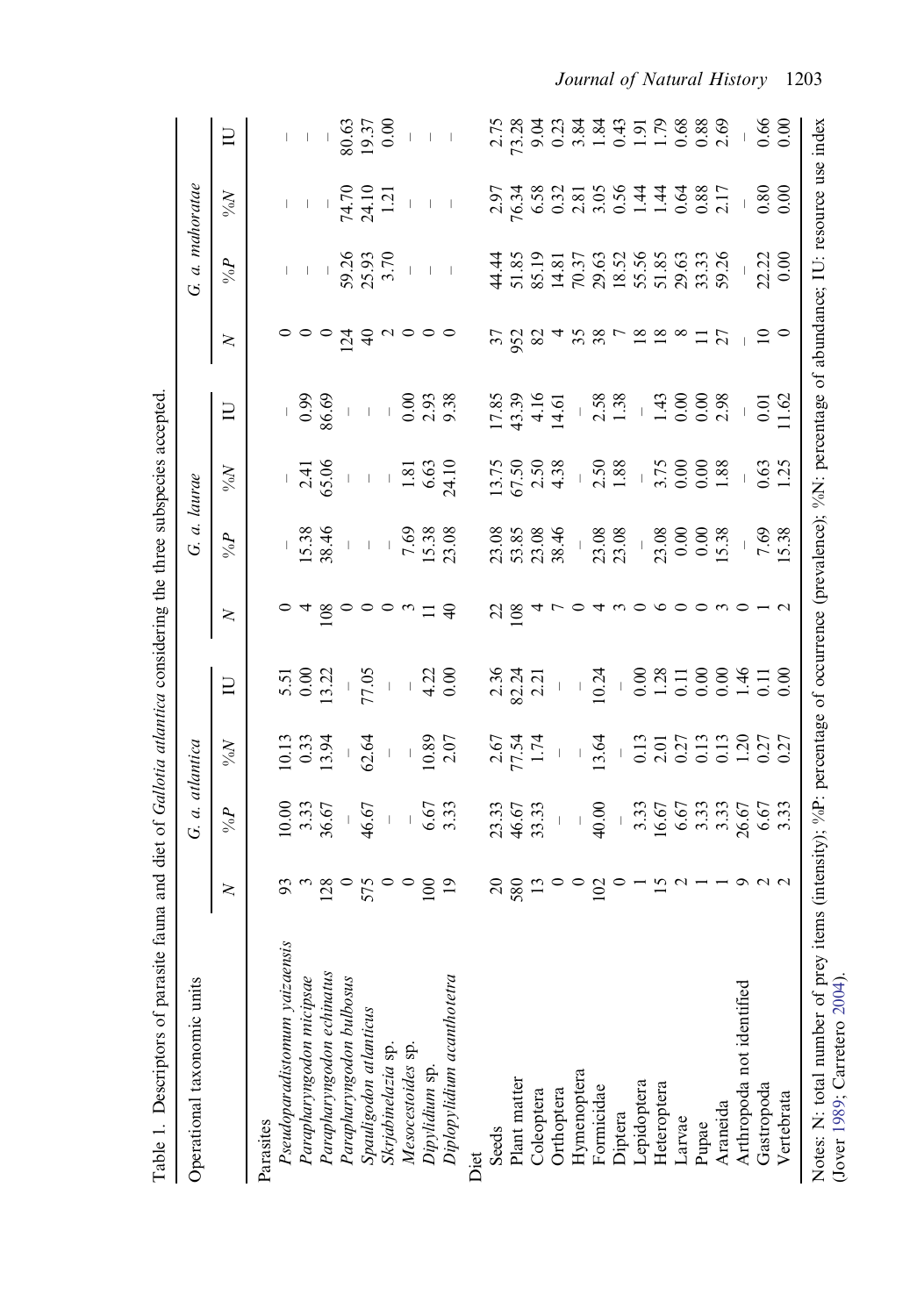prevalence or occurrence  $(\%P)$ , percentage of lizards with prey/parasite items), relative abundance  $\frac{6}{6}N$ , percentage of each prey or parasite item), and resource use index (Jover [1989\)](#page-15-0). The latter index emphasizes the homogeneity as a criterion for evaluating the importance of the different operational taxonomic units (Carretero et al. [2001](#page-14-0); Carretero [2004](#page-14-0)). The use of descriptive ecoparasitological terms follows Bush et al. [\(1997](#page-14-0)). Brillouin's indices were applied for calculating diversity and evenness of diet and parasite communities according to Magurran ([2004\)](#page-15-0). Population diversity (Hp) was also estimated by a Jack-knife procedure (Jover [1989;](#page-15-0) Carretero [2004\)](#page-14-0) and compared between sexes by  $t$ -tests due to the non-additive nature of diversity (Carretero [2004](#page-14-0); Martin et al. [2005;](#page-15-0) Roca et al. [2005](#page-16-0); Carretero et al. [2006](#page-14-0)). All the parameters were calculated as mean individual values and compared through an analysis of variance. Additionally, as relationships between lizards' body size and both diet and parasite communities have been reported for other *Gallotia* species (Martin et al. [2005;](#page-15-0) Roca et al. [2005](#page-16-0); Carretero et al. [2006\)](#page-14-0), snout–vent length was also used as a covariate in an analysis of covariance. In all cases, variables were previously log-transformed to ensure normality and homoscedasticity (assessed by Lilliefors' and Levene's tests, respectively). When evaluating simultaneously sets of pairwise correlations or mean comparisons, we applied a false discovery rate procedure (Benjamini and Hochberg [1995](#page-14-0)) to correct for multiple tests without inflating Type II error (Moran [2003;](#page-16-0) Nakagawa [2004\)](#page-16-0).

# **Results**

#### Helminth communities

In total, nine helminth species were found in the three host subspecies searched [\(Table 1\)](#page-4-0). The global infection prevalences were 80.8% for G. a. atlantica, 72.2% for G. a. laurae and  $81.5\%$  for G. a. mahoratae. The cestodes Diplopylidium acanthotetra, Dipylidium sp. and Mesocestoides sp. were found as larval forms in the body cavity of the hosts. The digenea Pseudoparadistomum yaizaensis and the nematode Skrjabinelazia hoffmanni were found in the small intestine, and the nematodes Spauligodon atlanticus (sensu stricto, see Jorge et al. [2011](#page-15-0), 2013), Parapharyngodon echinatus, Parapharyngodon micipsae and Parapahryngodon bulbosus, in the rectum. Infection values of each parasite species greatly varied with the host subspecies but, only *Pseudoparadistomum yaizaensis* was host-specific, namely of G. a. atlantica. It is also noteworthy that our samples of  $G$ .  $a$ . laurae and  $G$ .  $a$ . mahoratae did not share any parasite species but both shared some with G. a. atlantica.

The diversity parameters of the helminth infracommunities of the three host subspecies are indicated in [Table 2](#page-6-0). Except for individual diversity, which was weakly correlated ( $r = 0.24$ ,  $T_{69} = 2.08$ ,  $p = 0.04$ ), the remaining diversity parameters were uncorrelated with lizard size. Individual diversity attained much lower (three to four times) values than population diversity for the three subspecies. The comparisons between subspecies and classes ([Table 3,](#page-7-0) [Figure 2](#page-8-0)) indicated no intraspecific variation for the intensity but detected significant differences across subspecies for richness (interacting with class), individual diversity and evenness. In most cases, post-hoc tests lacked sufficient statistical power to discriminate the significant pair differences except for the evenness, which was lower in  $G$ .  $a$ . mahoratae than in  $G$ .  $a$ . atlantica (Scheffé tests  $p \le 0.05$ ) mainly due to the low values of the immature lizards in both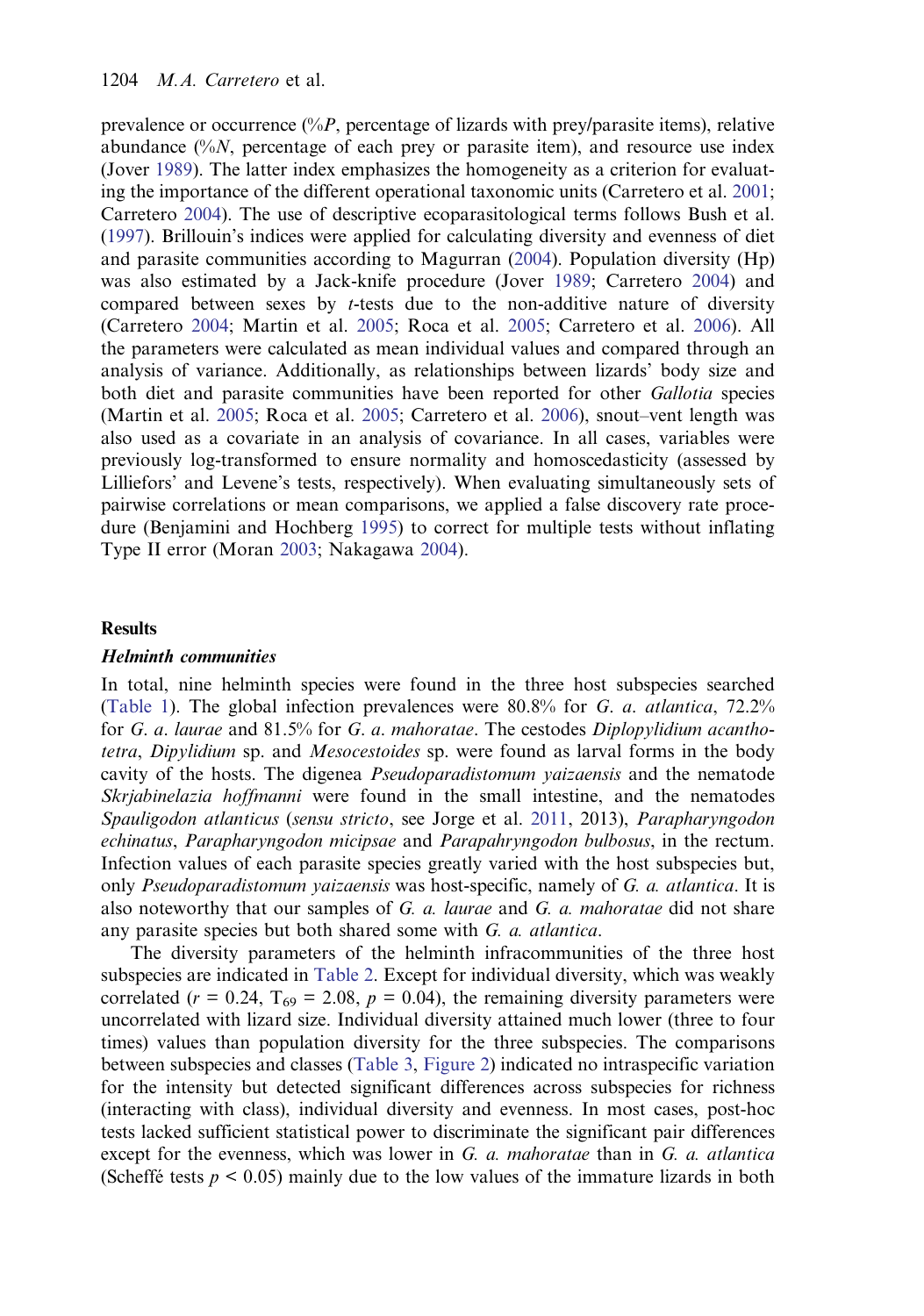<span id="page-6-0"></span>

| Table 2. Diversity parameters of | parasite fauna and diet in Gallotia atlantica. |                                               |           |                               |
|----------------------------------|------------------------------------------------|-----------------------------------------------|-----------|-------------------------------|
| Parameter                        | G. a. Atlantica                                | G. a. laurae                                  |           | G. a. mahoratae               |
|                                  | Mean $\pm$ SE (range)                          | Mean $\pm$ SE (range)                         |           | Mean $\pm$ SE (range)         |
| Parasites                        |                                                |                                               |           |                               |
| Abundance                        | $30.50 \pm 7.32 (0 - 156)$                     | $2.77 \pm 4.53$ (0-42)                        | $\approx$ | $6.15 \pm 1.33$ $(0-27)$      |
| Richness                         | $1.07 \pm 0.15$ (0-3)                          | $1.00 \pm 0.36(0-4)$                          | $\Omega$  | $0.89 \pm 0.10 (0-2)$         |
| Individual diversity             | $0.07 \pm 0.02$ (0-0.39)                       | $0.06 \pm 0.03$ (0-0.37)                      | $\Omega$  | $0.01 \pm 0.01 (0 - 0.15)$    |
| Population diversity             | $2.19 \pm 0.08$ (Jack-knife)                   | $2.24 \pm 0.18$ (Jack-knife)                  |           | $2.12 \pm 0.11$ (Jack-knife)  |
| Evenness                         | $0.21 \pm 0.06 (0 - 0.95)$                     | $0.11 \pm 0.06(0-0.61)$                       | $\Omega$  | $0.03 \pm 0.02$ (0-0.48)      |
| Diet                             |                                                |                                               |           |                               |
| Abundance                        | $24.93 \pm 8.07$ (0-182)                       | $(2.31 \pm 4.98) (1-62)$                      | 27        | $46.19 \pm 12.56 \ (4 - 240)$ |
| Richness                         | $2.13 \pm 0.22$ (0-4)                          |                                               | 27        | 5.67 ± 0.34 $(2-9)$           |
| Individual diversity             | $0.19 \pm 0.02 (0 - 0.36)$                     | $2.46 \pm 0.33$ (1-5)<br>0.16 ± 0.04 (0-0.46) | 27        | $0.37 \pm 0.03$ (0.07-0.67)   |
| Population diversity             | $1.20 \pm 0.27$ (Jack-knife)                   | $1.72 \pm 0.59$ (Jack-knife)                  |           | $1.48 \pm 0.29$ (Jack-knife)  |
| Evenness                         | $0.30 \pm 0.05 (0 - 0.83)$                     | $0.35 \pm 0.07$ (0-0.68)                      |           | $0.52 \pm 0.04 (0.08 - 0.73)$ |
|                                  |                                                |                                               |           |                               |

| 7.7777<br>i<br><                                 |
|--------------------------------------------------|
|                                                  |
| 1                                                |
| i                                                |
| $-1$                                             |
| l                                                |
| 1                                                |
| re en motarc of pararta found and diat in f<br>ı |
| ֡֡֡<br>i                                         |
| .<br>.<br>.<br>r<br>F<br>i                       |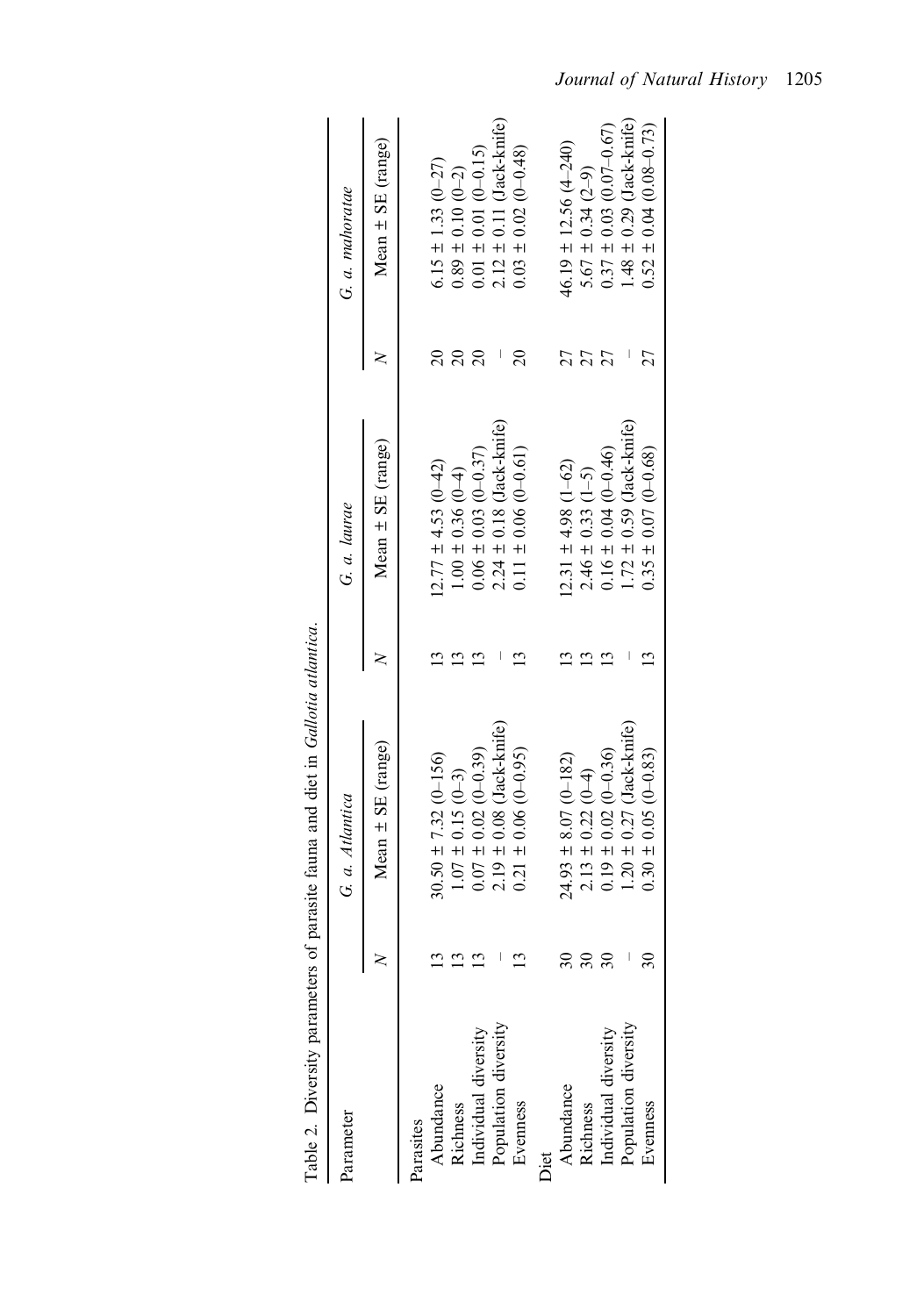<span id="page-7-0"></span>

| Table 3. Analyses of variance and covariance (AN(C)OVA) comparisons for the abundance, richness and diversity of parasites and diet in Gallotia<br><i>atlantica</i> , considering subspecies and class (adult males, adult females and immatures). For each parameter, the first line indicates the uncorrected<br>analysis and the second the size-corrected analysis. |                                           |                                    |                                                                        |                                                                   |                                                         |                                       |      |            |      |
|-------------------------------------------------------------------------------------------------------------------------------------------------------------------------------------------------------------------------------------------------------------------------------------------------------------------------------------------------------------------------|-------------------------------------------|------------------------------------|------------------------------------------------------------------------|-------------------------------------------------------------------|---------------------------------------------------------|---------------------------------------|------|------------|------|
|                                                                                                                                                                                                                                                                                                                                                                         |                                           |                                    |                                                                        | ANOVA/ANCOVA(snout-vent length)                                   |                                                         |                                       |      |            |      |
| Parameter                                                                                                                                                                                                                                                                                                                                                               |                                           | ssp.                               |                                                                        |                                                                   | class                                                   |                                       |      | ssp.*class |      |
|                                                                                                                                                                                                                                                                                                                                                                         | Ŀ,                                        | đ                                  | σ                                                                      | Ε,                                                                | ₩                                                       | d                                     | Ε,   | ₩          | d    |
| Parasites                                                                                                                                                                                                                                                                                                                                                               |                                           |                                    |                                                                        |                                                                   |                                                         |                                       |      |            |      |
| Abundance                                                                                                                                                                                                                                                                                                                                                               |                                           |                                    |                                                                        |                                                                   |                                                         |                                       | 1.27 | 4,61       | 0.29 |
|                                                                                                                                                                                                                                                                                                                                                                         | 2.73                                      |                                    |                                                                        | 2.51<br>1.80                                                      |                                                         |                                       |      |            |      |
| Richness                                                                                                                                                                                                                                                                                                                                                                | 1.86                                      |                                    |                                                                        |                                                                   |                                                         |                                       | 2.82 | 4,61       | 0.03 |
|                                                                                                                                                                                                                                                                                                                                                                         | (43)                                      |                                    |                                                                        |                                                                   |                                                         |                                       |      |            |      |
| Individual diversity                                                                                                                                                                                                                                                                                                                                                    | 3.17                                      | ភ្ជិ៍ក្នុងក្នុង<br>ក្នុងក្នុងក្នុង |                                                                        | $1.57$<br>$1.02$<br>$1.0484$<br>$1.0342$<br>$1.00042$             | ธริธริธริธร<br>ลัลลัสต์ลัลล์                            | 0011867536<br>0011867536<br>000000000 | 0.79 | 4,61       | 0.53 |
|                                                                                                                                                                                                                                                                                                                                                                         |                                           |                                    |                                                                        |                                                                   |                                                         |                                       |      |            |      |
| Evenness                                                                                                                                                                                                                                                                                                                                                                | 0.90                                      |                                    |                                                                        |                                                                   |                                                         |                                       | 0.95 | 4,61       | 0.44 |
|                                                                                                                                                                                                                                                                                                                                                                         | .83                                       |                                    |                                                                        |                                                                   |                                                         |                                       |      |            |      |
| Diet                                                                                                                                                                                                                                                                                                                                                                    |                                           |                                    |                                                                        |                                                                   |                                                         |                                       |      |            |      |
| Abundance                                                                                                                                                                                                                                                                                                                                                               | 5                                         |                                    |                                                                        |                                                                   |                                                         |                                       | 0.47 | 4,61       | 0.46 |
|                                                                                                                                                                                                                                                                                                                                                                         | 5.14                                      |                                    |                                                                        | $\frac{3.62}{0.0005}$                                             |                                                         |                                       |      |            |      |
| Richness                                                                                                                                                                                                                                                                                                                                                                | $49$                                      |                                    |                                                                        |                                                                   |                                                         |                                       | 0.52 | 4,61       | 0.72 |
|                                                                                                                                                                                                                                                                                                                                                                         | $\dot{=}$<br>ล ส                          |                                    |                                                                        |                                                                   |                                                         |                                       |      |            |      |
| Individual diversity                                                                                                                                                                                                                                                                                                                                                    | 133                                       |                                    | $0.15$<br>$0.04$<br>$0.04$<br>$0.05$ $\degree$<br>$0.0001$<br>$0.0001$ | $\begin{array}{c} 20 \\ 0.10 \\ 0.11 \\ 0.20 \\ 0.43 \end{array}$ |                                                         | 33558886                              | 0.51 | 4,61       | 0.68 |
|                                                                                                                                                                                                                                                                                                                                                                         | $\frac{5}{0}$ $\frac{2}{3}$ $\frac{3}{4}$ |                                    |                                                                        |                                                                   |                                                         |                                       |      |            |      |
| Evenness                                                                                                                                                                                                                                                                                                                                                                |                                           | ธุรีธรีธรีธรี<br>ลัลล์ล์ล์ล์ล์     |                                                                        |                                                                   | 5 3 5 3 5 3 5 5 5<br>6 6 6 7 6 7 6 7<br>6 7 6 7 6 7 6 7 |                                       | 0.75 | 4,61       | 0.56 |
|                                                                                                                                                                                                                                                                                                                                                                         | 0.37                                      |                                    | 0.04                                                                   | 1.95                                                              |                                                         | 0.39                                  |      |            |      |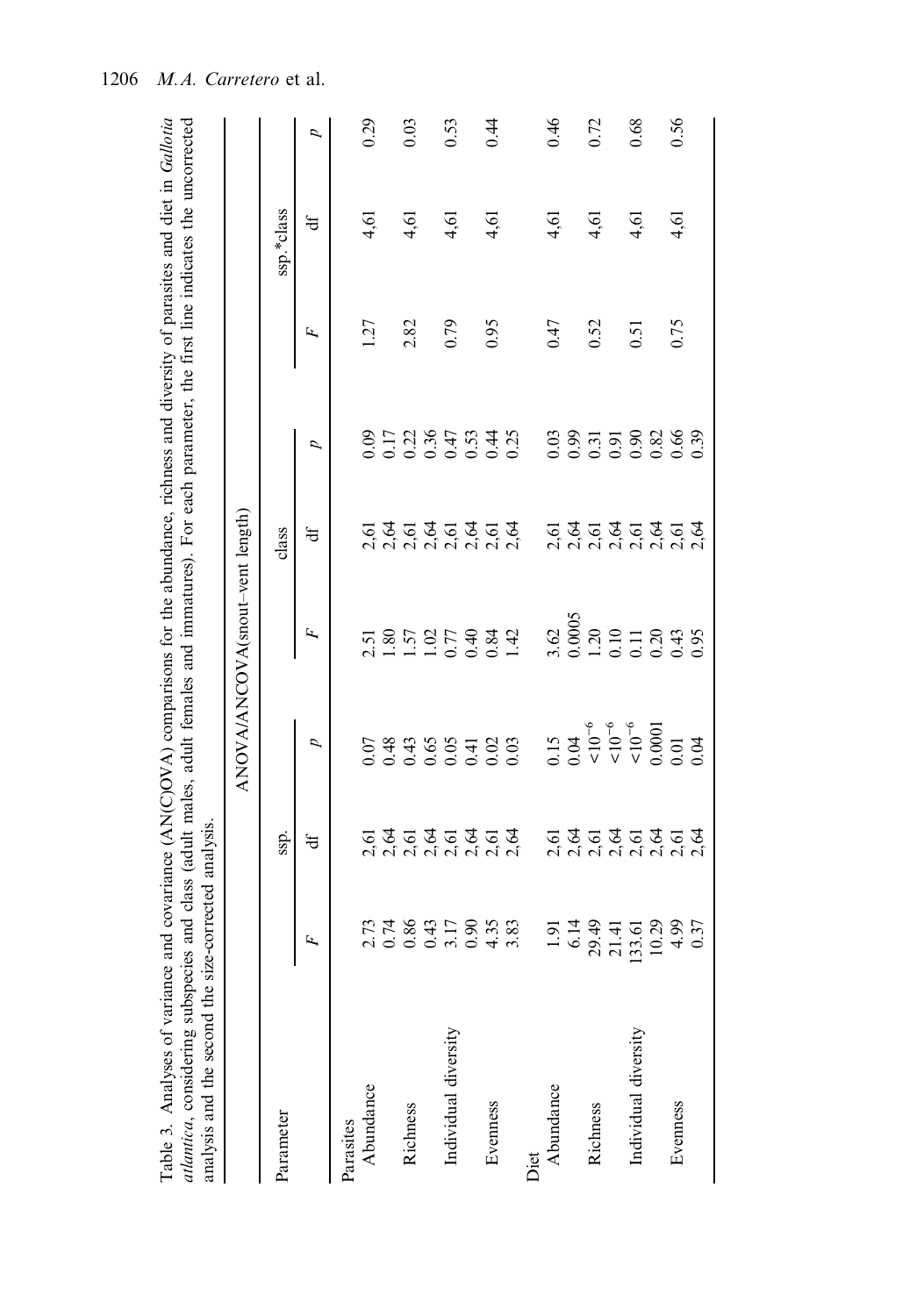<span id="page-8-0"></span>

Figure 2. Variation of the parameters of parasite diversity in Gallotia atlantica considering the subspecies and class of the lizard host.

subspecies. These results persisted when the effect of lizard size was statistically removed [\(Table 3\)](#page-7-0). The analysis of population diversities confirmed the impoverishment of the parasite community of G. a. mahoratae compared to G. a. atlantica (G. a. atlantica versus G. a. laurae  $T_{27} = 0.17$ ,  $p = 0.43$ ; G. a. atlantica versus G. a. mahoratae  $T_{42} = 2.28$ ,  $p = 0.01$ ; G. a. laurae vs. G. a. mahoratae  $T_{27} = 1.52$ ,  $p = 0.07$ ; false discovery rate-corrected).

# Diet composition and variation

[Table 1](#page-4-0) shows the main descriptors of diet for the whole sample of each subspecies and [Figure 3](#page-9-0) displays the variation between classes. The plant component of the diet was considerable in all three subspecies  $(84.26\%$  in G. a. atlantica, 61.24% in G. a. laurae and 73.03% in G. a. mahoratae), seeds, sprouts and flowers representing a substantial part. Nevertheless, the animal component was also quite diverse including 13 different taxa, among which Coleoptera, Formicidae, Heteroptera and Orthoptera were the most important depending on the subspecies. It must be remarked that cannibalism was detected in four cases, two in  $G$ ,  $a$ , atlantica and two in  $G$ ,  $a$ , laurae. Although no significant differences in the degree of herbivory were detected either across subspecies or between classes (two-way analysis of variance subspecies  $F_{2,61} = 0.25$ ,  $p = 0.78$ ; class  $F_{3,61} = 1.58$ ,  $p = 0.21$ ; subspecies \* class  $F_{4,61} = 0.25$ ,  $p = 0.91$ ), adult females and especially immature lizards tended to include several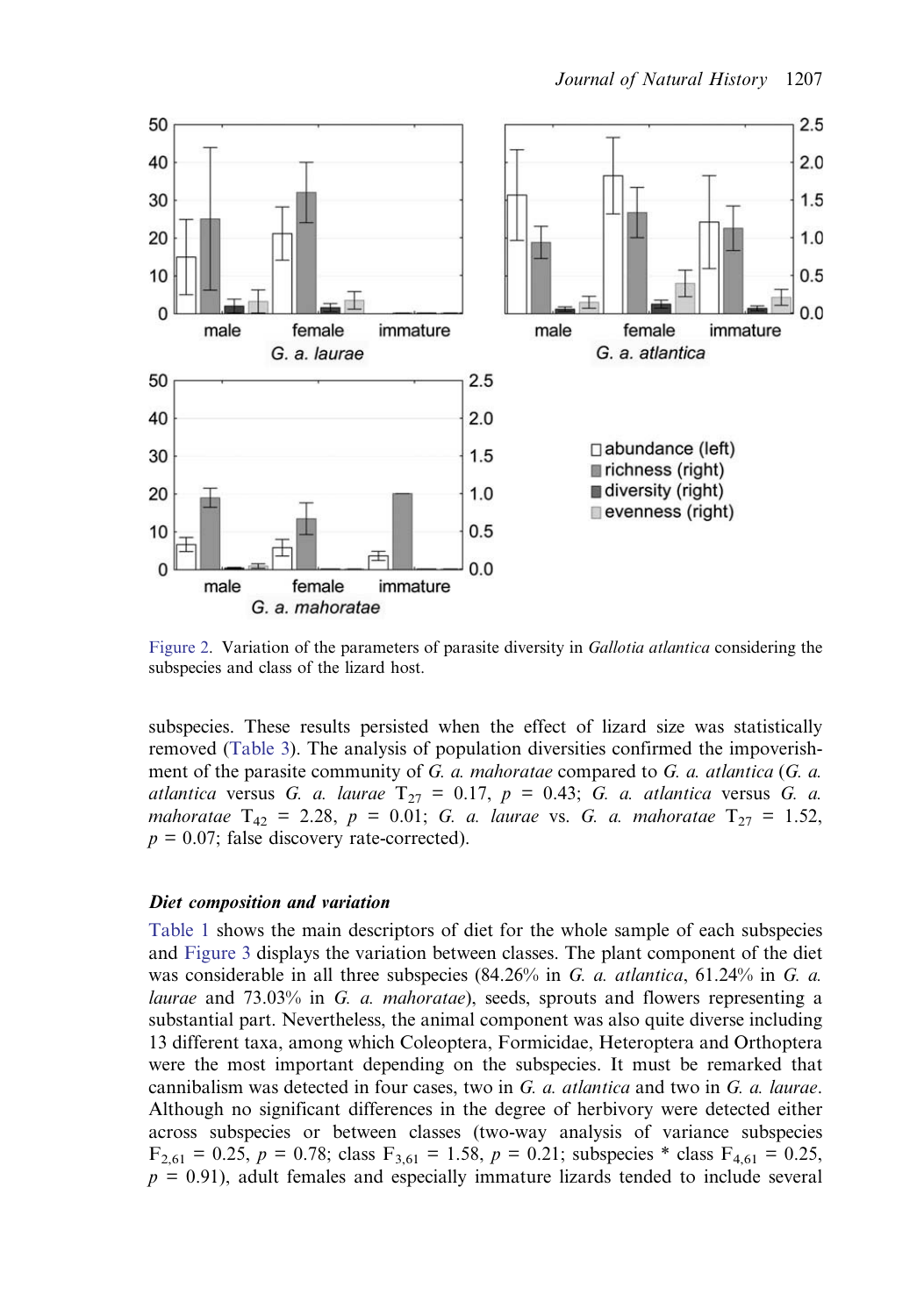<span id="page-9-0"></span>

Figure 3. Variation in the diet of *Gallotia atlantica* considering the subspecies and class measured through the resource use index (Jover [1989](#page-15-0); Carretero [2004](#page-14-0)).

animal taxa while  $G.$   $a.$  *laurae* consumed more seeds than other plant elements (Figure 3).

The diversity parameters of diet pooled by subspecies are shown in [Table 2.](#page-6-0) Of the four parameters considered, only individual diet diversity marginally correlated with lizard size ( $r = -0.24$ ,  $T_{69} = -2.04$ ,  $p = 0.05$ ). As for the parasites, individual diversity attained values 7–10 times lower than population diversity for the three subspecies. When simultaneously comparing subspecies and classes [\(Table 3\)](#page-7-0), juveniles carried more prey items than adults whereas prey richness, individual diversity and evenness were higher in G. a. atlantica than in the other two subspecies (Scheffé tests  $p \le 0.05$ ). Although the ontogenetic differences in abundance disappeared after accounting for body size, those for the other parameters remained across subspecies ([Table 3\)](#page-7-0). No differences in population diversity were found (*t*-tests,  $p > 0.07$ ).

# Host diet–parasite relationships

Helminth fauna and diet were associated at the individual level in G. atlantica [\(Table 4\)](#page-10-0), albeit weakly. Such association appeared as a correlation between diet richness/diversity and parasite diversity/evenness, although only that between diet richness and parasite evenness remained significant after the correction for multiple tests ([Table 4](#page-10-0)). Those analyses rendering significant results were repeated using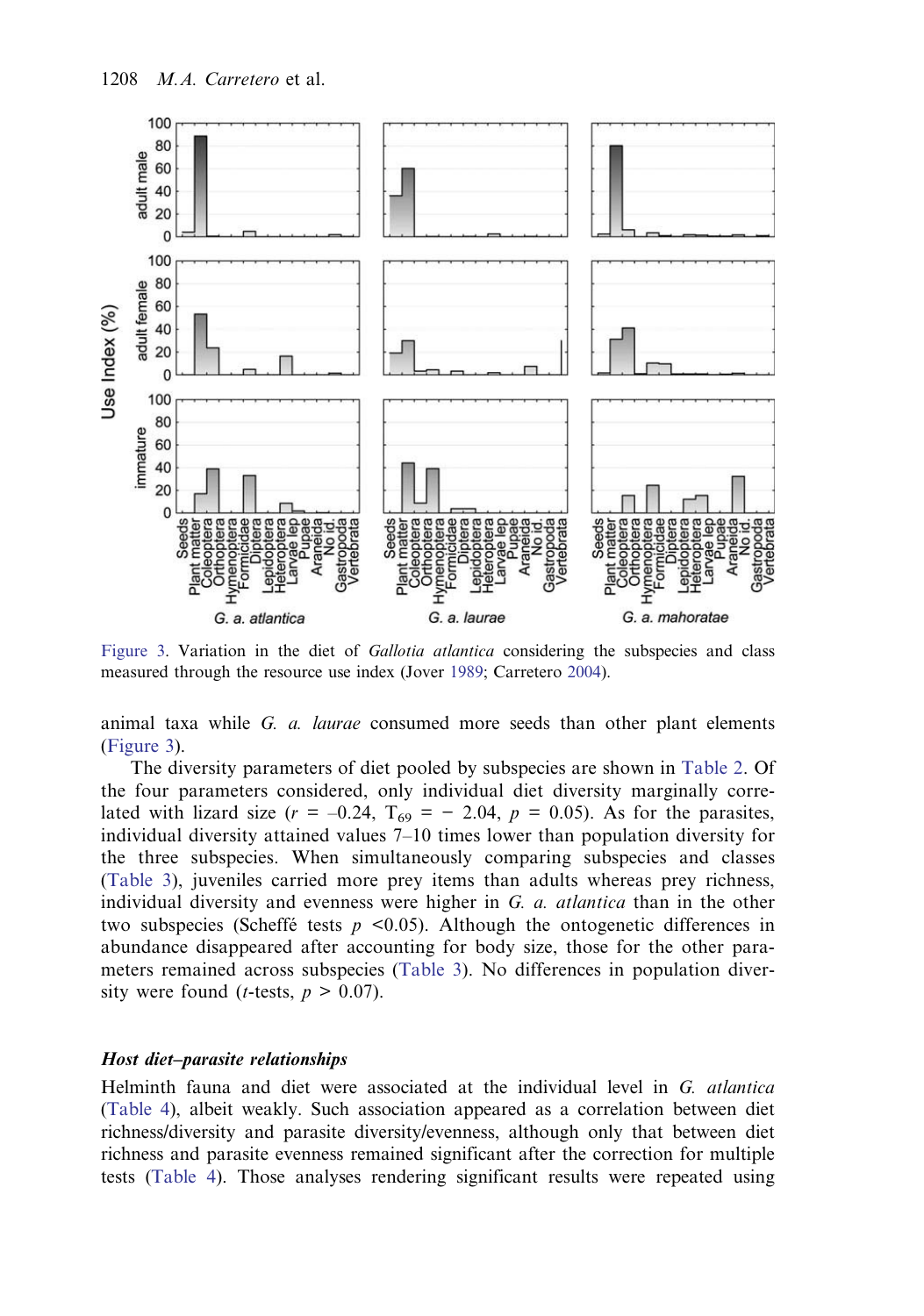| Diet                  |                  |                    | Parasites               |                     |
|-----------------------|------------------|--------------------|-------------------------|---------------------|
|                       | Abundance        | <b>Richness</b>    | Diversity               | Evenness            |
| Seeds                 | $0.07 p = 0.16$  | $0.13 p = 0.27$    | $-0.05 p = 0.66$        | $-0.05 p = 0.67$    |
| Other plant<br>matter | $0.04 p = 0.77$  | $0.06 p = 0.61$    | $<-0.01 p = 1.00$       | $-0.01 p = 0.93$    |
| Total plant<br>matter | $0.04 p = 0.72$  | $0.07 p = 0.58$    | $\leq -0.01$ $p = 0.98$ | $-0.01 p = 0.91$    |
| Abundance             | $0.12 p = 0.31$  | $0.05 p = 0.65$    | $-0.08 p = 0.50$        | $-0.14 p = 0.23$    |
| <b>R</b> ichness      | $-0.05 p = 0.68$ | $0.10 p = 0.40$    | $-0.29 p = 0.01*$       | $-0.32 p = 0.005**$ |
| Diversity             | 0.01 $p = 0.95$  | $-0.03$ $p = 0.77$ | $-0.24$ $p = 0.04*$     | $-0.26$ $p = 0.03*$ |
| Evenness              | $0.08 p = 0.49$  | $-0.04 p = 0.77$   | $-0.16 p = 0.17$        | $-0.18 p = 0.12$    |

<span id="page-10-0"></span>Table 4. Correlation matrix between parasite fauna and diet parameters in Gallotia atlantica.

Notes: \*Significant when considered separately. \*\*Significant after applying the false discovery rate adjustment.

partial correlations of each parasite parameter with both diet and lizard size (not displayed). Once more, results indicated that only the partial correlations between the variables describing parasite community and diet were significant ( $p < 0.03$ ) whereas the partial correlations between parasite variables and lizard size were not  $(p > 0.52)$ .

#### **Discussion**

# Helminth communities

Larval forms of cestodes were only found in the lizard hosts from Lanzarote. This suggests that lizards on this island may be intermediate or paratenic hosts in the life cycle of Mesocestoides sp., Dipylidium sp. and Diplopylidium acanthotetra, as has also been recorded for other Canarian lizards Martin and Roca [2004a](#page-15-0), 2005; Martin et al. [2005](#page-15-0)). The absence of these larval forms in lizards from Fuerteventura suggests a lower predation pressure over G. a. mahoratae in the localities when they were captured. According to Martin and Roca ([2005\)](#page-15-0), feral cats are the most probable definitive hosts for these cestode larval forms and the presence, diversity and abundance of larval helminths depend on the overlap in the lizard range with local definitive hosts that eat lizards (Sharpilo et al. [2001](#page-16-0)). It is here suggested that the absence of mammal parasites in Fuerteventura is linked to the poor availability of definitive mammal hosts, when compared with Lanzarote. These findings are in accordance with the data provided by García-Márquez and Acosta ([2003\)](#page-14-0) showing low densities of feral cats in arid habitats of Fuerteventura.

Parasite prevalences approached, in some cases, those found in other Gallotia lizards (Martin et al. [2003](#page-15-0), 2005; Martin and Roca [2004a](#page-15-0), 2004b; Roca et al. [2005;](#page-16-0) Carretero et al. [2006](#page-14-0)). However, the helminth communities of G. atlantica were restricted to nine species, versus 12 in Gallotia caesaris and 13 in Gallotia stehlini (but only seven in Gallotia galloti, see previous references). This impoverishment was even more marked when the analysis was conducted at host subspecific level because no more than six were found in the same subspecies. Especially remarkable is the presence of only three species in G. a. mahoratae from Fuerteventura, all three of which were completely absent from G. a. laurae from northern Lanzarote. Although lizard densities are lower in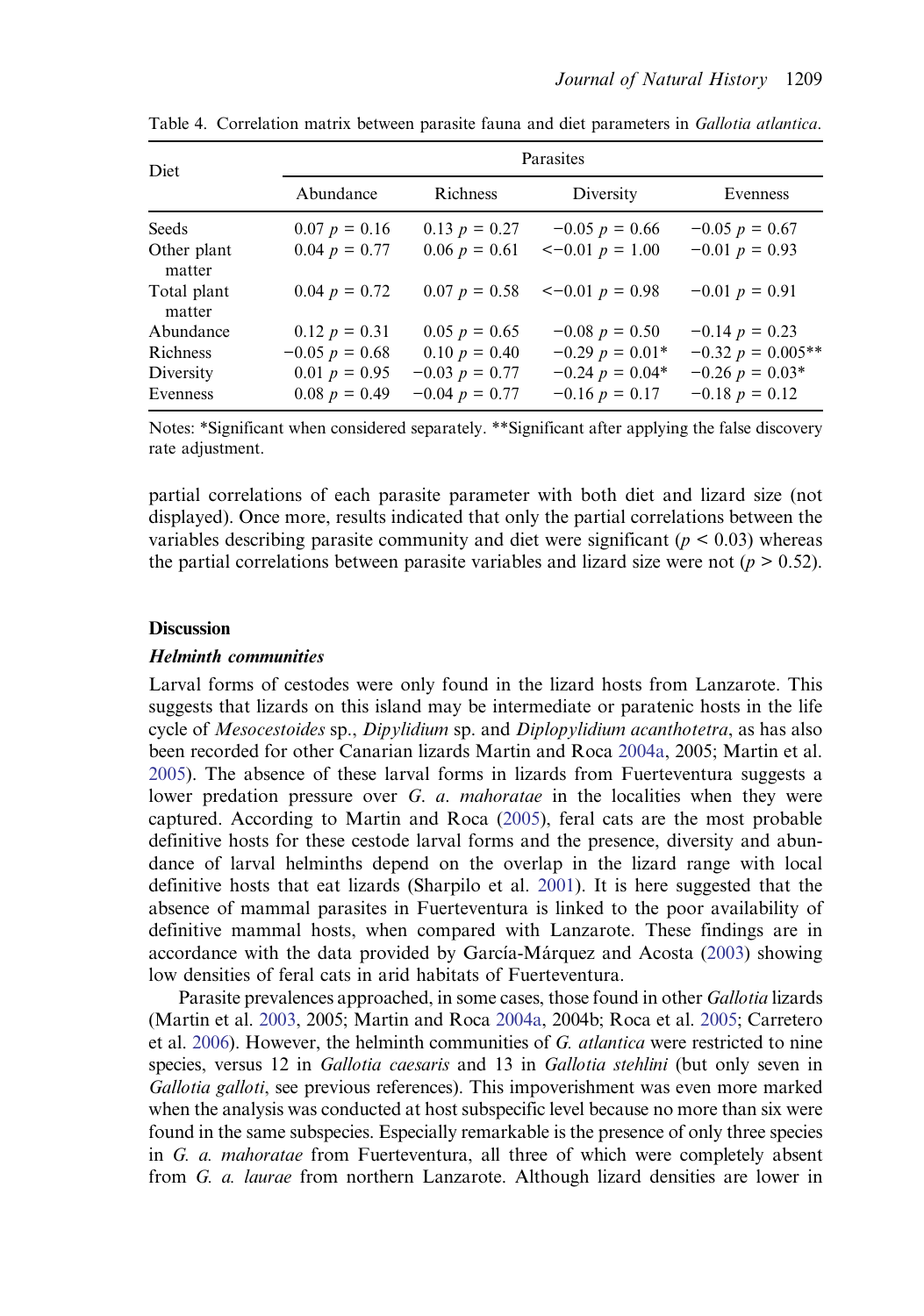Fuerteventura than in Lanzarote (García-Márquez and Acosta [2003\)](#page-14-0), this lack of redundancy, together with the endemicity of *Pseudoparadistomum vaizaensis* to G. a. atlantica suggest an influence of biogeographic factors in these parasite infracommunities. The species of the helminth infracommunities of  $G$ .  $a$ . mahoratae occurred more rarely than in the other host subspecies, and so  $G$ .  $a$ . *mahoratae* is closer to the typical pattern of helminth infection in many reptiles (Aho [1990;](#page-13-0) Roca and Hornero [1994;](#page-16-0) Martin and Roca [2005](#page-15-0)). The most recent phylogenetic analysis of Gallotia lizards (Cox et al. [2010\)](#page-14-0) corroborates the ancient colonization of the Canarian archipelago (around 20 million years ago) with Lanzarote and Fuerteventura, the oldest islands, now inhabited by G. atlantica, being the first colonized. It also indicates that the ancestors of G. stehlini from Gran Canaria and those of the species inhabiting the western islands were derived from two independent colonizations from the eastern islands, dated 11– 13 million years and 9–10 million years ago, respectively (Cox et al. [2010](#page-14-0)). Finally, the coasts of Lanzarote and Fuerteventura were closer than nowadays during Pleistocene marine regressions, probably favouring lizard dispersal (Maca-Meyer et al. [2003;](#page-15-0) Cox et al. [2010](#page-14-0)), whereas the northern part of Lanzarote seems to have been isolated from the main range by Pleistocene volcanic events (Bloor et al. [2008](#page-14-0)). All this evidence suggests that vicariant and dispersal events of the host may have also left a biogeographic footprint in the pattern of helminth infracommunities. However, the influence of local ecological factors cannot be ignored (see below).

By contrast, the diversity pattern of the parasite communities was quite homogeneous in the hosts sampled. The influence of lizard size was weak but otherwise not uncommon in lacertids, and was explained by the increase of the probability of infection over the lifetime (see Sanchis et al. [2000;](#page-16-0) Martin et al. [2005;](#page-15-0) Carretero et al. [2011](#page-14-0)). A high ratio between populational and individual diversities derives from the heterogeneity of parasite communities between individual lizards. The variation between subspecies independent from lizard size was, nevertheless, the most remarkable finding. The helminth fauna of  $G$ .  $a$ . mahoratae appeared impoverished, especially regarding that of G. a. atlantica. Although insularity, either due to a "missing the boat" effect (MacLeod et al. [2010\)](#page-15-0) or to the loss of alternative hosts after colonization (Roca et al. [2009\)](#page-16-0), is a suitable hypothesis to explain this pattern, the influence of the arid conditions in Fuerteventura cannot be ruled out (see Diet).

# Diet composition and variation

According to the proportion of plant matter consumed (73.03–84.26%), G. atlantica falls within the omnivorous lizards (Cooper and Vitt [2002](#page-14-0)), that is, this species is less close to pure herbivory within the herbivorous–carnivorous gradient (Roca [1999\)](#page-16-0) than the large species Gallotia simonyi (Pérez-Mellado et al. [1999\)](#page-16-0), G. stehlini (Carretero et al. [2006\)](#page-14-0) and G. galloti (Valido and Nogales [2003;](#page-16-0) Roca et al. [2005\)](#page-16-0). Instead it is closer in dietary habits to the small-sized G. caesaris (Martin et al. [2005\)](#page-15-0). As in the latter, the herbivorous diet of G. *atlantica* tended to include the energetically richer seeds and fruits but also contained vegetative parts (leaves, stems). The animal fraction of the diet was diverse but common to many generalized lacertids (Carretero [2004\)](#page-14-0), although consumption of ants and conspecifics, as found here, is usually restricted to insular lacertids (Pérez-Mellado and Corti [1993](#page-16-0); Carretero et al. [2010\)](#page-14-0).

Gallotia atlantica lacks the marked morphological specializations described for the large Gallotia species (tricuspid teeth, rectal caecum, Valido and Nogales [2003](#page-16-0);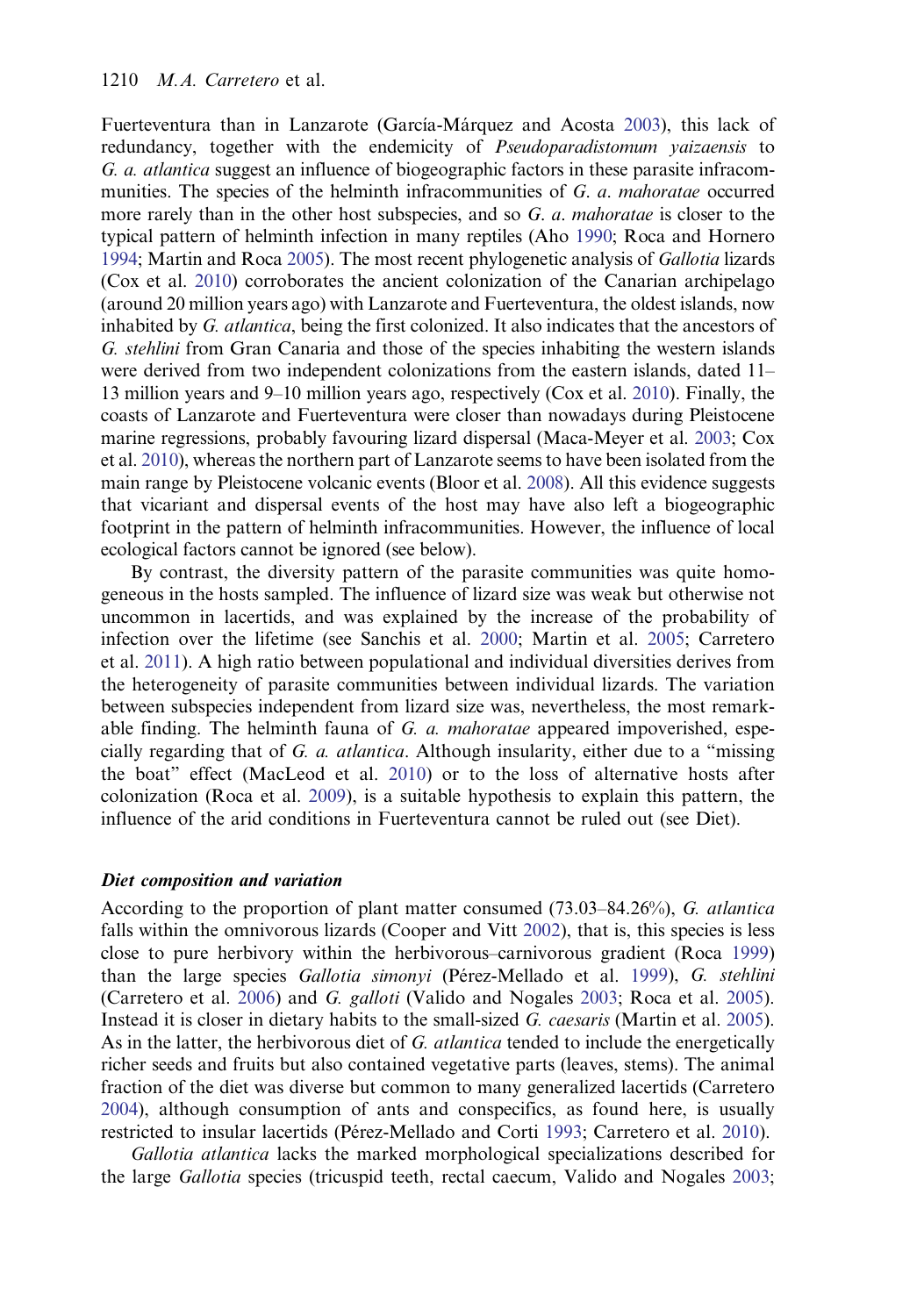Herrel et al. [2004\)](#page-15-0). However, the contribution of plant matter and the consumption of fibrous elements certainly exceed those reported for other insular lacertids of similar size. Other insular lacertids only consume plant reproductive parts (Pérez-Mellado and Corti [1993](#page-16-0)), while continental species remain almost strictly carnivorous (Carretero [2004](#page-14-0)). The combination of lack of terrestrial predators with high lizard densities and low arthropod availability seems to promote a trend towards trophic niche broadening on lacertids, namely to include plants in the diet (Pérez-Mellado and Corti [1993;](#page-16-0) Van Damme [1999;](#page-17-0) Carretero [2004\)](#page-14-0). However, as Gallotia is the lineage with the longest evolution in insularity in lacertids and is also the only one displaying an extreme herbivore diet, this suggests that the evolutionary rate of such a trophic shift is slow (Carretero [2004\)](#page-14-0).

A direct linkage between herbivory and lizard body size via morphological (space for large intestine) and physiological (low prey profitability) constraints was originally suggested by Pough ([1973\)](#page-16-0). Nevertheless, since then, numerous exceptions have been reported (King [1996](#page-15-0); Vitt [2004;](#page-17-0) Espinoza et al. [2008\)](#page-14-0). Also, many insular lizards, including Gallotia spp., may attain large body sizes (Meiri [2007;](#page-15-0) Novosolov et al. [2012\)](#page-16-0) suggesting that insular herbivory could be mediated by body size at species level. However, large-scale comparative analyses indicated that the effects of insularity on body size and herbivory are largely independent (Van Damme [1999;](#page-17-0) Cooper and Vitt [2002\)](#page-14-0). The results obtained here are in accordance with these findings. Being the smallest member of its genus, G. atlantica was certainly the least herbivorous (see above). However, it consumed more plants than other lacertids belonging to continental or recent insular lineages. Moreover, variation of herbivory between subspecies could not be attributed to body size and ontogenic variation within each population was weak.

Even if minor, the intraspecific variation in the diet found indicates some adaptive processes. Diet abundance was constrained by the gut size and, hence, displayed ontogenic variation that disappeared after correcting for body size (but see Valido and Nogales [2003\)](#page-16-0). By contrast, diet complexity varied with the subspecies, which is here interpreted as derived from the richness of the local arthropod communities linked with humidity and vegetation (Pianka [1986](#page-16-0)). Also, the consumption of available plants according to their water content has been reported for other herbivorous lizards (Rocha [2000;](#page-16-0) Dutra et al. [2011\)](#page-14-0). Significantly, the diet of  $G$ . a. mahoratae inhabiting the arid Fuerteventura was the least diverse. Moreover, the diet diversity was much higher for populations than for individuals, indicating a strong degree of interindividual variation (Carretero et al. [2001\)](#page-14-0), especially regarding the animal component of the diet.

# Host diet–parasite relationships

According to Petter and Quentin ([1976](#page-16-0)), the nematodes of the family Pharyngodonidae are indicative of the feeding habits of the reptile hosts. The genera Parapharyngodon, Parathelandros, Pharyngodon, Skrjabinodon and Spauligodon belong to an evolutionary lineage parasitizing carnivorous saurians, whereas Alaeuris, Mamillomacracis, Mehdiella, Ortleppnema, Ozolaimus, Tachygonetria, Thaparia and Travassozolaimus parasitize both herbivore iguanids and tortoises. In this context, the intestinal helminth community of G. atlantica deviates from those found in other Canarian lacertids, including the small and omnivorous G. caesaris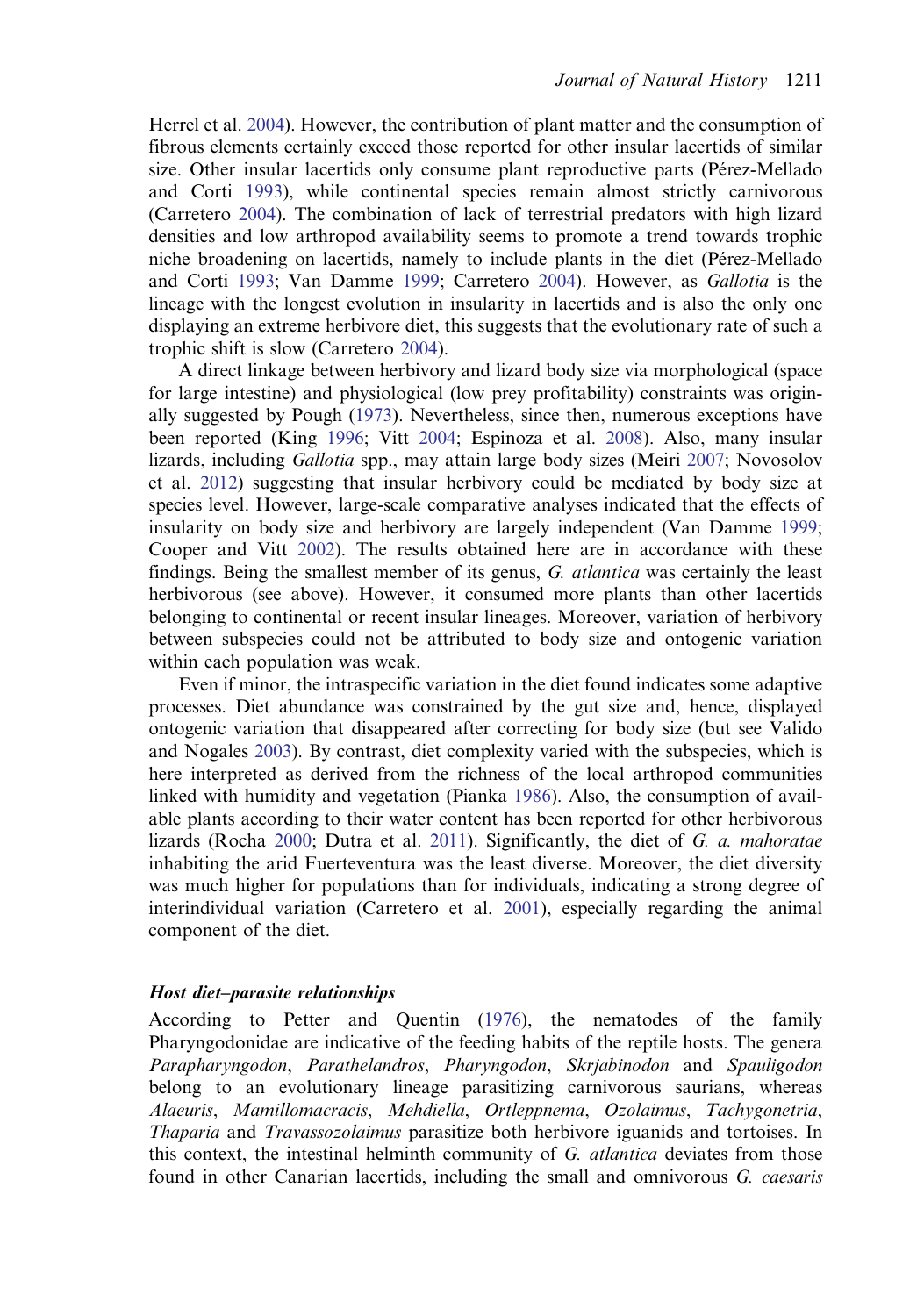<span id="page-13-0"></span>(Martin and Roca [2004a,](#page-15-0) 2005; Martin et al. [2005](#page-15-0)). These western host species harbour more Pharyngodonidae of the herbivorous lineage (never found in other Palaearctic insular or continental lacertids, Roca [1999\)](#page-16-0) and fewer Pharyngodonidae of the carnivorous lineage. By contrast, the Pharyngodonidae found in G. atlantica belonged exclusively to the genera *Parapharyngodon* and *Spauligodon*, typical of carnivorous lizards whereas the nematodes belonging to the herbivorous lineage were lacking. Although nematodes of other families like *Skrjabinelazia* sp. found here also appear in herbivorous lizards, this finding agrees with the less accentuated trend to herbivory detected in the diet analysis. Skrjabinelazia sp. might have colonized the other Gallotia species later, eventually coming through the sympatric Tarentola geckos (Roca et al. [1999\)](#page-16-0), after the separation from the G. atlantica ancestor, hence, leaving it absent from the eastern islands.

Finally, the association found between the complexity of helminth communities and diet deserves special comment, because it has already been reported for G. caesaris (Martin et al. [2005](#page-15-0)), G. galloti (Roca et al. [2005\)](#page-16-0) and G. stehlini (Carretero et al. [2006](#page-14-0)). Indeed, lizard populations or species could acquire helminth faunas and diets due to common causative factors (i.e. a common biogeography or habitat dependence) rather than as a result from direct association between both traits. However, detection of a parasite–diet correlation at an individual level in different Gallotia species and populations together with its independence from the host size, strongly suggest that functional relationships between parasites and prey items ingested are taking place inside the digestive tract (Roca [1999](#page-16-0)). The nature of such processes should be formally evaluated not only through comparative analyses across the whole genus considering its phylogeny and distribution but especially by means of experimental infestation/removal of nematodes (Wadding et al. [2004\)](#page-17-0).

# Acknowledgements

This study was funded by the projects PB98-1450 of DGCYT (Spain), and PTDC/BIA-BDE/ 67678/2006 and PTDC/BIA-BEC/101256/2008 of FCT (Portugal) and partially by project "Biodiversity, Ecology and Global Change" co-financed by North Portugal Regional Operational Programme 2007/2013 (ON.2–O Novo Norte), under the National Strategic Reference Framework (NSRF), through the European Regional Development Fund (ERDF). FJ was funded through a doctoral grant (SFRH/BD/77332/2011) of FCT (Portugal). Thanks are due to A. Montori, X. Santos and A. Perera for field assistance. Collecting permits were provided by Viceconsejería de Medio Ambiente del Gobierno de Canarias and the Cabildos Insulares (island governments) of Fuerteventura and Lanzarote. Thanks are also due to two anonymous reviewers for their suggestions on an earlier version of the manuscript and to D.J. Harris and B. Presswell for linguistic revision.

#### References

- Abreu-Acosta N, Foronda Rodriguez P, Valladares B, Casanova JC. 2006. Raillietiella morenoi sp. n. (Pentastomida) from Gallotia atlantica (Peters and Doria, 1882) (Lacertidae) in the Canary Islands. Parasitol Res. 98(5):425–429.
- Aho JM. 1990. Helminth communities of amphibians and reptiles: comparative approaches to understanding patterns and processes. In: Esch G, Bush AO, Aho JM, editors. Parasite communities: patterns and processes. London: Chapman and Hall; p. 157–195.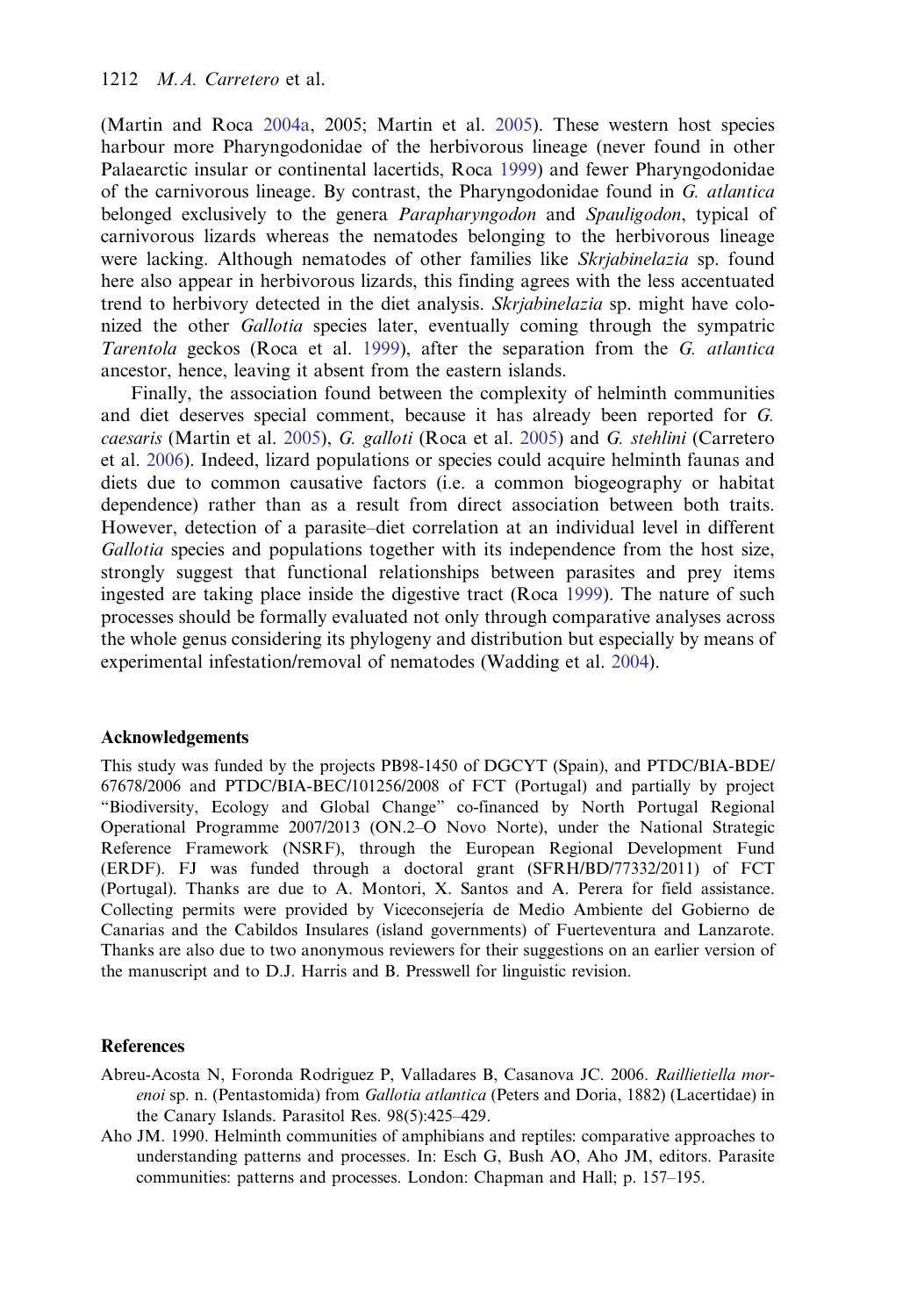- <span id="page-14-0"></span>Arnold EN, Arribas OJ, Carranza S. 2007. Systematics of the Palaearctic and Oriental lizard tribe Lacertini (Squamata: Lacertidae: Lacertinae), with descriptions of eight new genera. Zootaxa. 1430:1–8.
- Astasio-Arbiza P, Zapatero-Ramos LM, Ojeda-Rosas C, Solera-Puertas MA. 1987. Descripción de Spauligodon atlanticus n. sp. (Nematoda: Pharyngodonidae) sobre Gallotia atlantica Peters y Doria, 1882 (Sauria: Lacertidae) de Lanzarote, Islas Canarias. Rev Iber Parasitol. 47:359–364.
- Benjamini Y, Hochberg Y. 1995. Controlling the false discovery rate: a practical and powerful approach to multiple testing. J Roy Stat Soc B. 57:289–300.
- Bloor P, Kemp SJ, Brown RP. 2008. Recent volcanism and mitochondrial DNA structuring in the lizard *Gallotia atlantica* from the island of Lanzarote. Mol Ecol. 17:854–866.
- Bush AO, Lafferty KD, Lotz JM, Shostak AW. 1997. Parasitology meets ecology on its own terms: Margolis et al. revisited. J Parasitol. 83:575–583.
- Carretero MA. 2004. From set menu to a la carte. Linking issues in trophic ecology of Mediterranean lacertids. Ital J Zool. 74(Suppl. 2):121–133.
- Carretero MA, Llorente GA. 1993. Morfometría en una comunidad de lacértidos mediterráneos, y su relación con la ecología. Historia Animalium. 2:77–79.
- Carretero MA, Llorente GA. 2001. What are they really eating? Stomach versus intestine as sources of diet information in lacertids. In: Vicente L, Crespo EG, editors. Mediterranean basin lacertid lizards. A biological approach. Lisbon: ICN; p. 105–112.
- Carretero MA, Llorente GA, Santos X, Montori A. 2001. The diet of an introduced population of Podarcis pityusensis. Is herbivory fixed?. In: Vicente L, Crespo EG, editors. Mediterranean basin acertid lizards. A biological approach. Lisbon: ICN; p. 113–124.
- Carretero MA, Lo Cascio P, Corti C, Pasta S. 2010. Sharing resources in a tiny Mediterranean island? Comparative diets of Chalcides ocellatus and Podarcis filfolensis in Lampione. Bonn Zool Bull. 57:111–118.
- Carretero MA, Roca V, Larbes S, Ferrero A, Jorge F. 2011. Intestinal Helminth Parasites of Wall Lizards, Podarcis vaucheri complex (Sauria: Lacertidae) from Algeria. J Herpetol. 45:385–388.
- Carretero MA, Roca V, Martin JE, Llorente GA, Montori A, Santos X, Mateos J. 2006. Diet and helminth parasites in the Gran Canaria giant lizard, Gallotia stehlini. Rev Esp Herp. 20:105–117.
- Cooper WE Jr, Vitt LJ. 2002. Distribution, extent, and evolution of plant consumption by lizards. J Zool Lond. 257:487–517.
- Cox SC, Carranza S, Brown RP. 2010. Divergence times and colonization of the Canary Islands by Gallotia lizards. Mol Phylgenet Evol. 56:747–757.
- Dutra G, Siqueira CC, Vrcidradic D, Keifer MC, Rocha CFD. 2011. Plant consumption of insular and mainland populations of a tropical lizard. Herpetologica. 67:32–45.
- Espinoza RE, Wiens JJ, Tracy CM. 2008. Recurrent evolution of herbivory in small, coldclimate lizards: breaking the ecophysiological rules of reptilian herbivory. P Natl Acad Sci USA. 101:16819–16824.
- Fernández-Palacios JM, Martín JL. 2001. Las islas como experimento de laboratorio. In: Fernández-Palacios JM, Martín JL, editors. Naturaleza de las Islas Canarias: Naturaleza y Conservación. Santa Cruz de Tenerife: Turquesa; p. 39–44.
- García-Márquez M, Acosta JM 2003. Distribución y estado de conservación de la lisneja (Chalcides simonyi). In: Memoria final AHE-Vicenconsejería de Medio ambiente del Gobierno de Canarias. Santa Cruz de Tenerife: AHE-GOBCAN, p. 1–109.
- García-Márquez M, Mateo JA. 2002. Gallotia atlantica (Peters and Doria, 1882). Lagarto atlántico. In: Pleguezuelos JM, Márquez R, Lizana M, editors. Atlas y Libro Rojo de los Anfibios y Reptiles de España. Madrid: Dirección General de Conservación de la Naturaleza-Asociación Herpetológica Española (2nd printing); p. 196–197.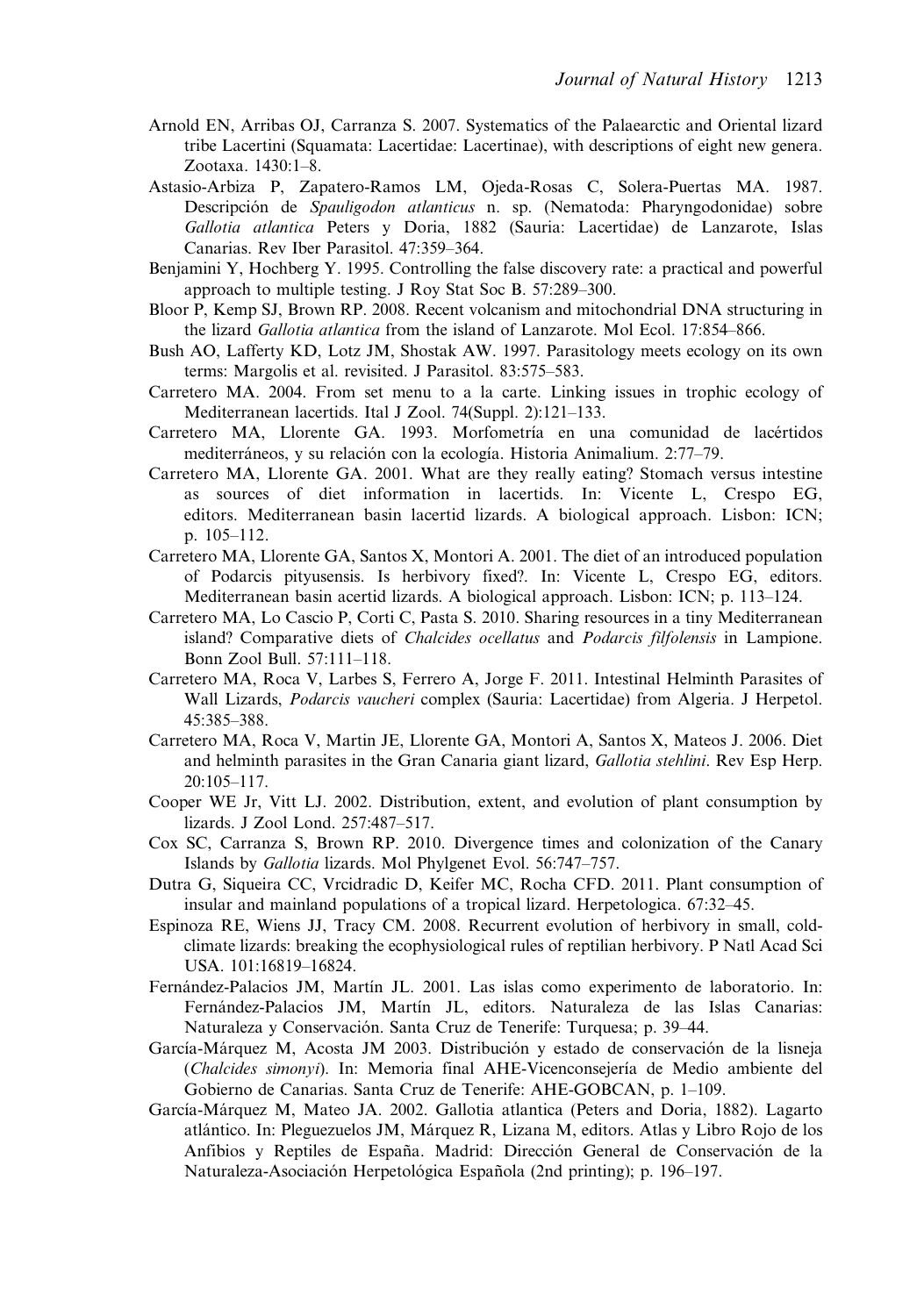- <span id="page-15-0"></span>González P, Pinto F, Nogales M, Jiménez-Asensio J, Hernéndez M, Cabrera VM. 1996. Phylogenetic relationships of the Canary Islands endemic lizard genus Gallotia (Sauria: Lacertidae), inferred from mitochondrial DNA sequences. Mol Phylogenet Evol. 6:63–71.
- Herrel A, Aerts P, De Vree F. 1998. Ecomorphology of the lizard feeding apparatus: a modelling approach. Neth J Zool. 48:1–25.
- Herrel A, Vanhooydonck B, Van Damme R. 2004. Omnivory in lacertid lizards: adaptive evolution or constraint?. J Evol Biol. 17:974–984.
- Jorge F, Carretero MA, Roca V, Poulin R, Perera A. 2013. What you get is what they have? Detectability of intestinal parasites in reptiles using faeces. Parasitology Res. 112: 4001– 4007.
- Jorge F, Perera A, Carretero MA, Harris DJ, Roca V. 2013. Cryptic species unveiled: the case of the nematode Spauligodon atlanticus. J Zool Syst Evol Res. 51(3):187–202.
- Jorge F, Roca V, Perera A, Harris DJ, Carretero MA. 2011. A phylogenetic assessment of the colonisation patterns in Spauligodon atlanticus Astasio-Arbiza et al. 1987 (Nematoda: Oxyurida: Pharyngodonidae), a parasite of lizards of the genus Gallotia Boulenger: no simple answers. Syst Parasitol. 80:53–66.
- Jover L. 1989. Nuevas Aportaciones a la Tipificación Trófica Poblacional: El Caso de Rana perezi en el Delta del Ebro. [PhD Thesis]. Barcelona: University of Barcelona.
- Juan C, Emerson BC, Oromí P, Hewitt GM. 2000. Colonization and diversification: towards a phylogeographic synthesis for the Canary Islands. Trends Ecol Evol. 15:104–109.
- King G. 1996. Reptiles and herbivory. London: Chapman and Hall.
- López-Jurado LF. 1991. Synopsis of the Canarian herpetofauna. Rev Esp Herp. 6:107–118.
- MacLeod CJ, Paterson AM, Tompkins DM, Duncan RP. 2010. Parasites lost do invaders miss the boat or drown on arrival?. Ecol Lett. 13:517–526.
- Maca-Meyer N, Carranza S, Rando JC, Arnold EN, Cabrera VM. 2003. Status and relationships of the extinct giant Canary Island lizard Gallotia goliath (Reptilia: Lacertidae), assessed using ancient DNA from its mummified remains. Biol J Linn Soc. 80:659–670.
- Mackie RI. 2002. Mutualistic fermentative digestion in the gastrointestinal tract: diversity and evolution. Integr Comp Biol. 42:319–326.
- Magurran AE. 2004. Measuring biological diversity. Malden: Blackwell Publishing.
- Martin JE, Llorente GA, Roca V, Carretero MA, Montori A, Santos X, Romeu R. 2005. Relationships between diet and helminths in Gallotia caesaris (Sauria: Lacertidae). Zoology. 108:121–130.
- Martin JE, Roca V. 2004a. Helminth infracommunities of Gallotia caesaris caesaris and Gallotia caesaris gomerae (Sauria, Lacertidae) from the Canary Islands (eastern Atlantic). J Parasitol. 90:266–270.
- Martin JE, Roca V. 2004b. Helminth infracommunities of a population of the Gran Canaria Giant Lizard Gallotia stehlini. J Helminthol. 78:319–322.
- Martin JE, Roca V. 2005. Helminths of the Atlantic lizard, Gallotia atlantica (Reptilia: Lacertidae), in the Canary Islands (Eastern Atlantic): composition and structure of component communities. Acta Parasitol. 50:85–89.
- Martin JE, Roca V, Galdón MA, Sánchez-Mut J, Muniesa J. 2003. Helminth fauna of Gallotia caesaris caesaris (Lehrs, 1914) from El Hierro Island and Gallotia caesaris gomerae (Boettger et Müller, 1914) from La Gomera Island (Sauria: Lacertidae). Rev Ibér Parasitol. 63:30–35.
- Mateo JA, Afonso OM, Geniez P. 2007. Los reptiles de Canarias, una nueva sinopsis puesta al día. Bol Asoc Herpetol Esp. 18:2–10.
- Meiri S. 2007. Size evolution in island lizards. Global Ecol Biogeogr. 16:702–708.
- Molina-Borja M. 2003. Sexual Dimorphism of Gallotia atlantica atlantica and Gallotia atlantica mahoratae (Lacertidae) from the Eastern Canary Islands. J Herpetol. 37:769–772.
- Molina-Borja M, Rodríguez-Domínguez MA. 2004. Evolution of biometric and life-history traits in lizards (Gallotia) from the Canary Islands. J Zool Syst Evol Res. 42:44–53.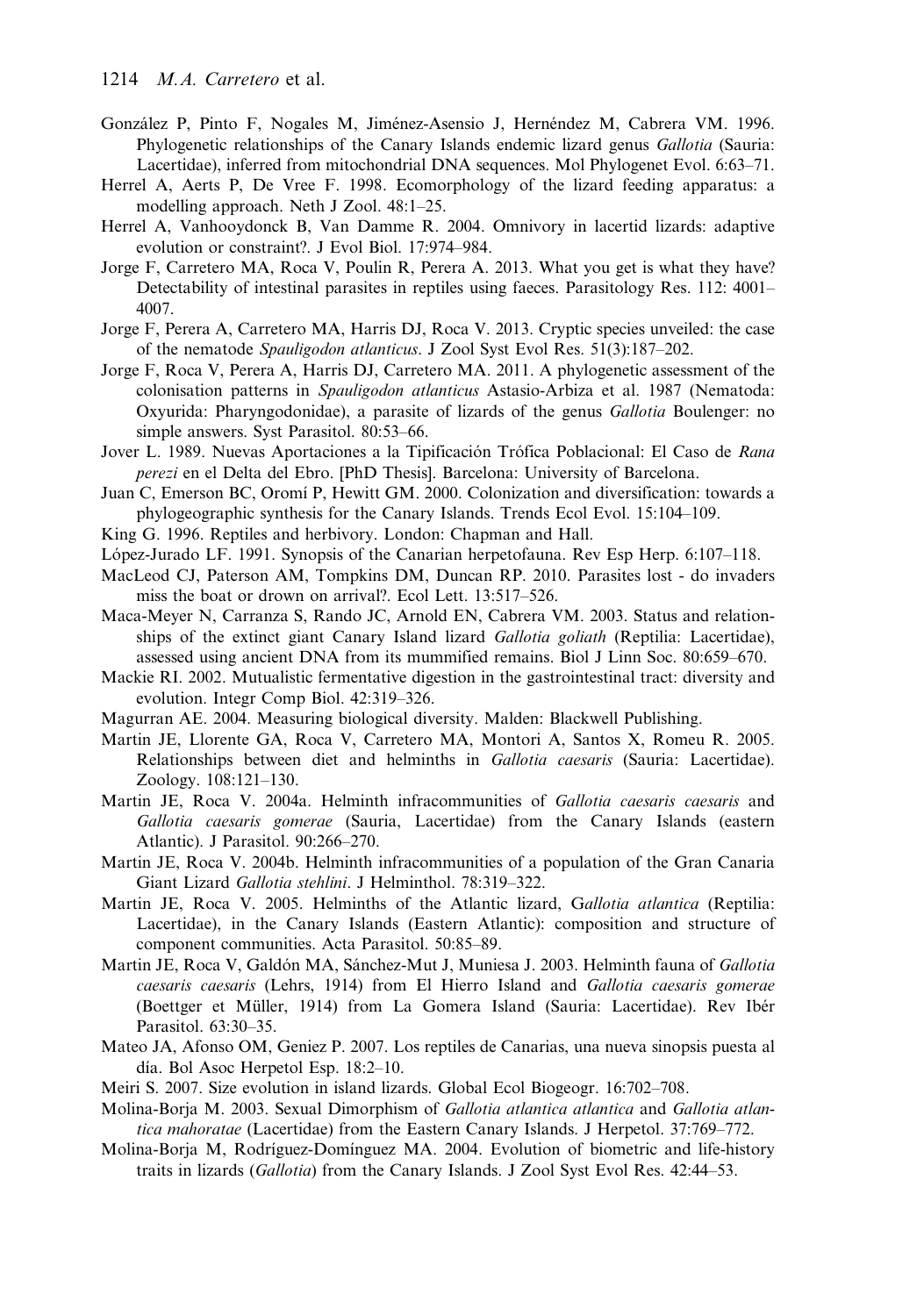- <span id="page-16-0"></span>Moran MD. 2003. Arguments for rejecting the sequential Bonferroni in ecological studies. Oikos. 100:403–405.
- Nakagawa S. 2004. A farewell to Bonferroni: the problems of low statistical power and publication bias. Behav Ecol. 15:1044–1045.
- Novosolov M, Raia P, Meiri S. 2012. The island syndrome in lizards. Global Ecol Biogeogr. 22:184–191.
- Olesen JM, Valido A. 2003. Lizards as pollinators and seed disperses: an island phenomenon. Trends Ecol Evol. 18:177–181.
- Pérez-Mellado V, Corti C. 1993. Dietary adaptations and herbivory in lacertid lizards of the genus Podarcis from western Mediterranean islands (Reptilia: Sauria). Bonn Zool Beitr. 44:193–220.
- Pérez-Mellado V, Romero-Beviá M, Ortega F, Martín-García S, Perera A, López-Vicente M, Galache C. 1999. El uso de los recursos tróficos en Gallotia simonyi (Sauria, Lacertidae) de la isla de El Hierro (Islas Canarias). In: Mateo JA, Pérez-Jurado LF, editors. El Lagarto Gigante de El Hierro. Bases para su conservación. Monografías de Herpetología, 5. Las Palmas: vAsociación Herpetológica Española; p. 63–83.
- Petter AJ, Quentin JC. 1976. Keys to genera of the Oxyuroidea. In: Anderson RC, Chabaud AG, Willmott S, editors. CIH Keys to the nematode parasites of vertebrates. London: CAB International; p. 1–30.
- Pianka ER. 1986. Ecology and natural history of desert lizards. Princeton, NJ: Princeton University Press.
- Pough FH. 1973. Lizard energetics and diet. Ecology. 54:837–844.
- Roca V. 1985. Contribución al conocimiento de la helmintofauna de los lacértidos y geckónidos del piso termomediterráneo del Levante Ibérico. [PhD Thesis]. Valencia: University of Valencia.
- Roca V. 1999. Relación entre las faunas endoparásitas de reptiles y su tipo de alimentación. Rev Esp Herp. 13:101–121.
- Roca V. 2003. A new genus of Dicrocoeliidae (Digenea) from the lizard Gallotia atlantica (Sauria: Lacertidae) from the Canary Islands (Spain). J Nat Hist. 37:1401–1406.
- Roca V, Carretero MA, Llorente GA, Montori A, Martin JE. 2005. Helminth communities of two lizard populations (Lacertidae) from Canary Islands (Spain): host diet-parasite relationships. Amphibia-Reptilia. 26:535–542.
- Roca V, Foufopoulos J, Valakos ED, Pafilis P. 2009. Parasitic infracommunities of the Aegean Wall lizard Podarcis erhardii (Lacertidae, Sauria): isolation and impoverishment in small island populations. Amphibia-Reptilia. 30:493–503.
- Roca V, Hornero MJ. 1994. Helminth infracommunities of *Podarcis pityusensis* and *Podarcis* lilfordi (Sauria: Lacertidae) from the Balearic Islands (western Mediterranean). Can J Zool. 72:658–664.
- Roca V, Martin JE, Carbonell E. 1999. Helminths parasitising endemic geckoes from Canary Islands. Misc Zool. 22:101–108.
- Rocha CFD. 2000. Selectivity in plant food consumption in the lizard Liolaemus lutzae from southeastern Brazil. Stud Neotrop Fauna Environ. 35:14–18.
- Sanchis PV, Roig JM, Carretero MA, Roca V, Llorente GA. 2000. Host-parasite relationships of Zootoca vivipara Jacquin, 1787 in the Pyrenees (N Spain). Folia Parasit. 47:118–122.
- Sharpilo VP, Biserkov V, Kostadinova A, Behnke JM, Kuzmin YI. 2001. Helminths of the sand lizard, *Lacerta agilis* (Reptilia, Lacertidae), in the Palaearctic: faunal diversity and spatial patterns of variation in the composition and structure of component communities. Parasitology. 123:389–400.
- Sneath PH, Sokal RR. 1973. Numerical taxonomy. San Francisco, CA: Freeman and Company.
- Valido A, Nogales M. 2003. Digestive ecology of two omnivorous Canarian lizard species (Gallotia, Lacertidae). Amphibia-Reptilia. 24:331–344.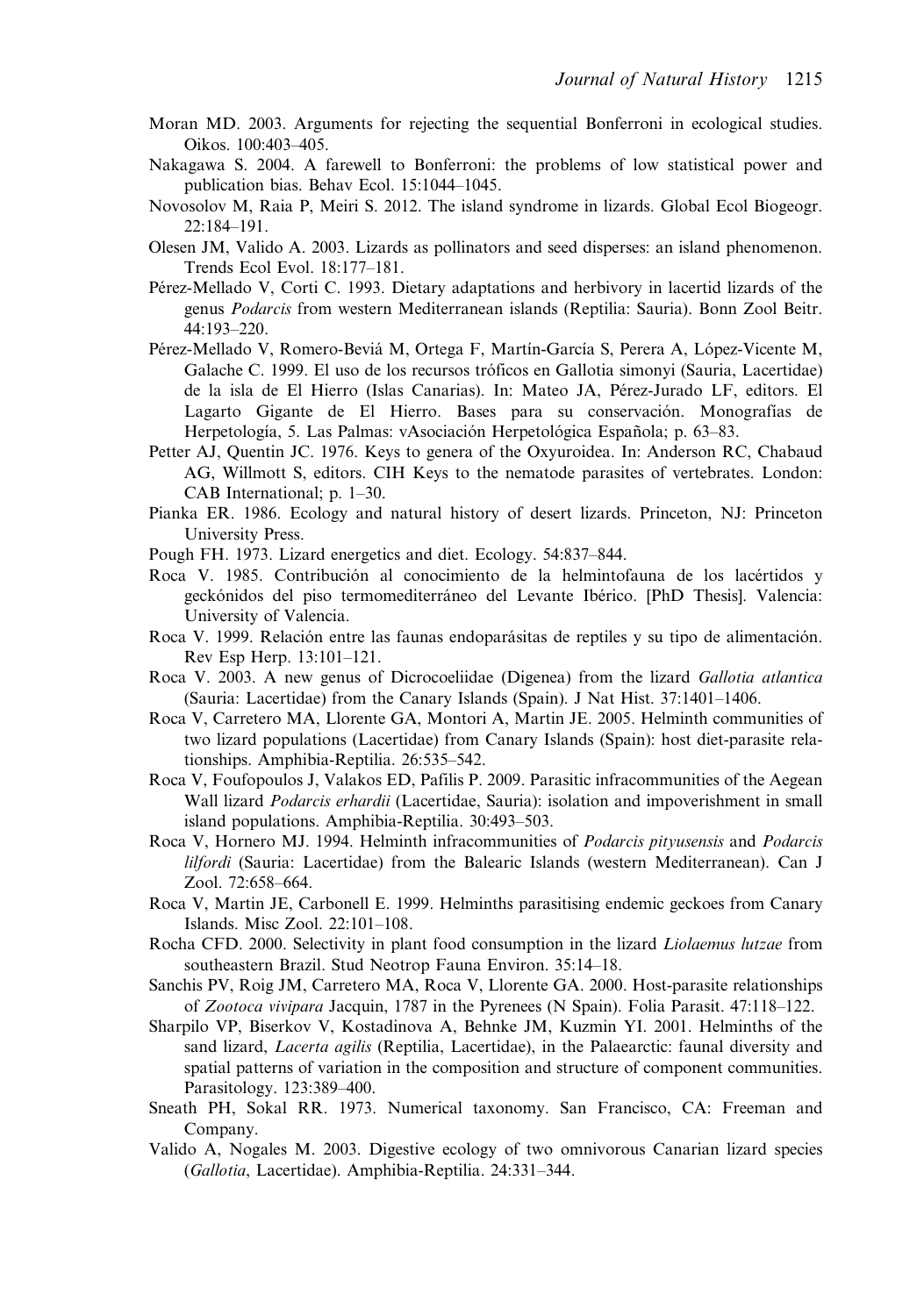- <span id="page-17-0"></span>Van Damme R. 1999. Evolution of herbivory in lacertid lizards: effects of insularity and body size. J Herpetol. 33:663–674.
- Villalba E. 1998. Evolución geológica y formas de relieve en Canarias. In: Fernández-Palacios JM, Bacallado JJ, Belmonte JA, editors. Ecología y Cultura en Canarias. La Laguna: Organismo Autónomo de Museos y Centros. Universidad de La Laguna; p. 11–38.
- Vitt LJ. 2004. Shifting paradigms: Herbivory and body size in lizards. P Natl Acad Sci USA. 101:16713–16714.
- Wadding T, Mann SL, Davies M, Meek R. 2004. Possible effects of antibiotic therapy on digestion in Solomon islands skink, Corucia cebrata. Herpetol Bull. 89:2–3.